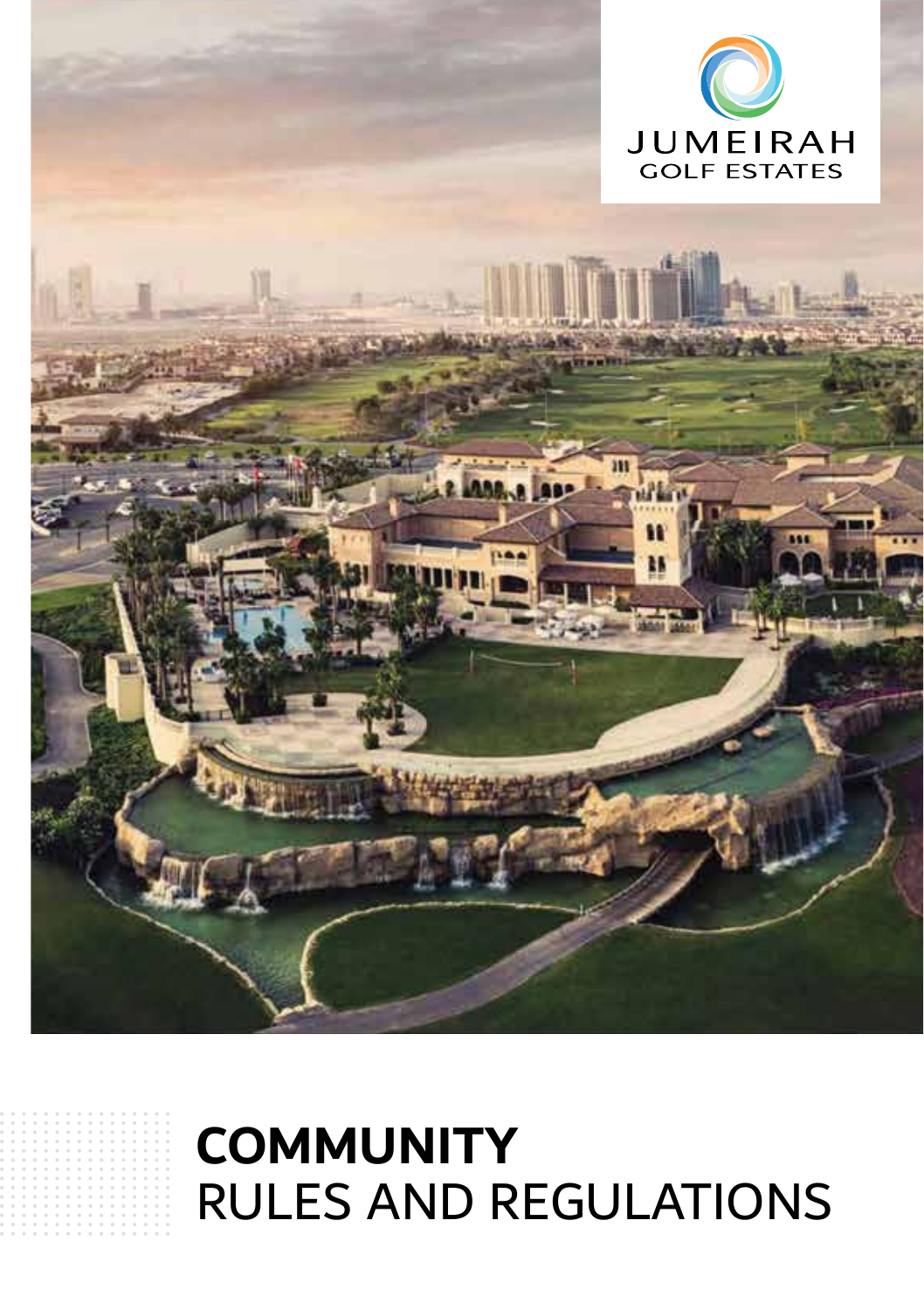## **INTRODUCTION**

We wish to extend our warmest welcome to you as a proud resident of this world-class residential golf destination. Jumeirah Golf Estates offers luxury homes and leisure facilities amidst two internationally acclaimed championship golf courses. Set across 1,119 hectares of lush green landscape, the development is an unrivaled destination, offering attractive investment opportunities and world-class amenities. With 700 families and more than 1,835 homes, Jumeirah Golf Estates currently comprises of 16 unique communities, which overlook two of the world's finest golf courses, Earth and Fire.

As the host of the annual DP World Tour Championship until 2020, and home to the Middle East's only European Tour Performance Institute, Jumeirah Golf Estates rivals the best golfing destinations in the world.

The community rules and regulations are implemented to create an environment in which every individual can maximise enjoyment of their homes and the various common area facilities. These rules are also established to create a beautiful, peaceful and safe environment for everyone in the community.

Adherence to the community rules will not only protect all those who reside here, but also property values and community assets. The community rules will be uniformly enforced, and those in breach will be issued with a notice of violation and an applicable violation penalty.

The rules and regulations may be updated from time to time, and any handbook or additional guideline that may be presented will be superseded by any amendments or changes to the rules and regulation of the master community.

The rules and regulations support other legal documents of the community and do not cover the entirety of the documents; they are an addition to and not a substitute for either the master community declaration or the co-Owner's constitution. The rules and regulations were developed to provide each member with the greatest enjoyment in the community without infringing on other members and their right to peace and quiet at their home and community.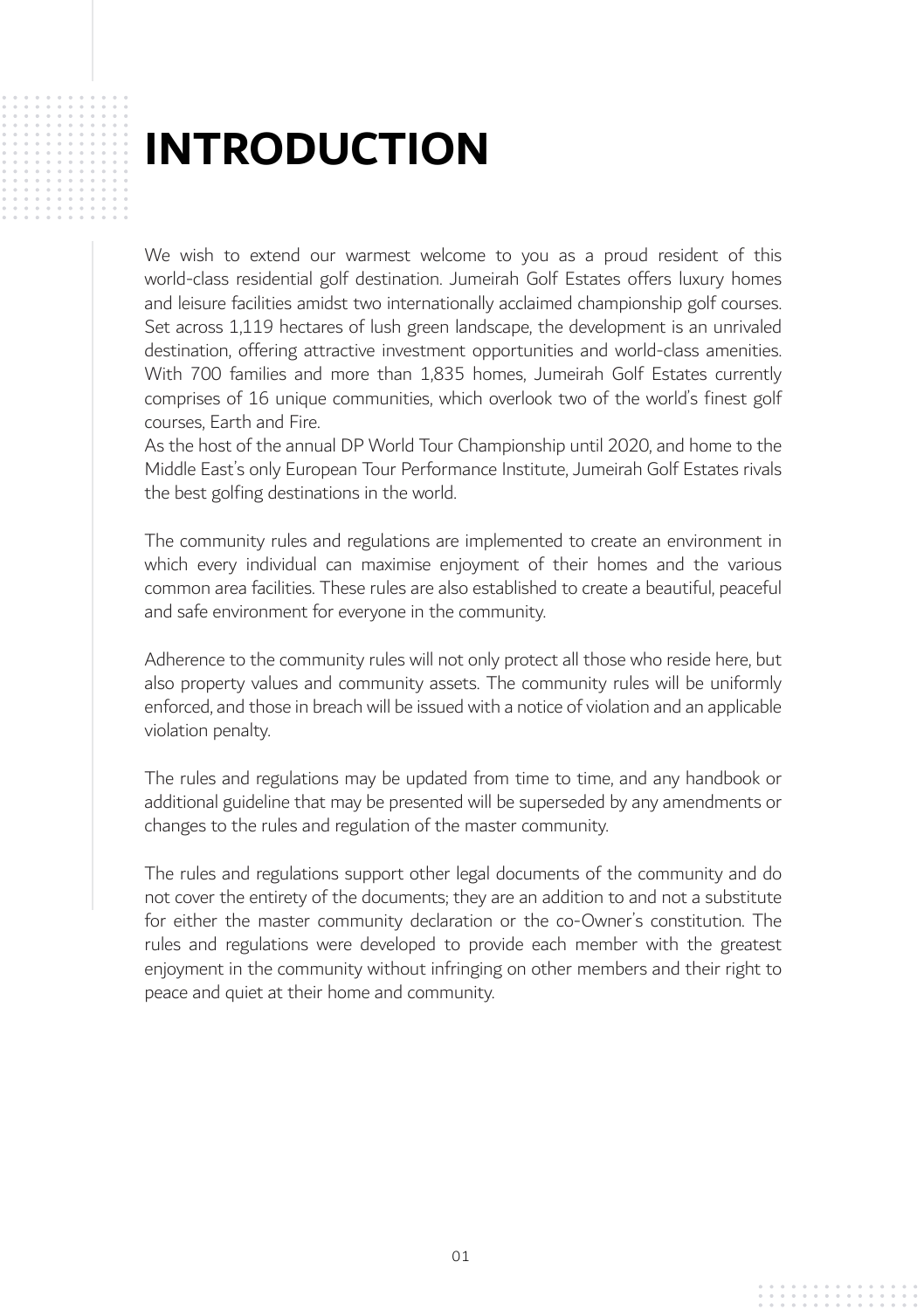## **DEFINITIONS**

1. Master Community Rules/Community Rules - means the Jumeirah Golf Estates Community Rules as set out in this document and such further rules and regulations that the management may make from time to time pursuant to the Declaration.

2. Master Community Declaration/Declaration - means the governing documents of the community, including this document with the schedules thereto as may be amended from time to time.

3. Master Developer/Developer - means Jumeirah Golf Estates in Dubai or any of its subsidiaries, nominees, assigns, successors, or successors-in-title.

4. Owner - means a unit, villa, or plot owner, including an owner whose title registration is pending as well as their heirs, successors-in-title, and permitted successors and assigns.

**5. Tenant/Lessee -** means a person or corporate body renting a property from an owner.

**6. Resident/Occupier/Occupant -** means any person occupying or visiting a unit owned by an owner, including owner's lessees, tenants, visitors, domestic workers, agents, employees, guests, family members, clients, customers, patients or business associates.

7. Lot/Plot - means the extent of a plot of land on which an individual property is built.

8. Unit Property/Home/Household - means common property unit or units, such as any apartment, townhouse, floor, part of a land, house (including villa), office, shop, etc., with or without a dedicated parking space, located in a common property and owned by an owner or by the developer.

9. Common Area - means all open areas, services, facilities, roads, pavements, water features, gardens, utility and administrative buildings or areas, installations, improvements, and common assets in the Master Community and/or in each common property, as indicated in the attached master plan, which are intended for use by all owners and the Developer and that do not form part of the title of any unit.

10. Common Property - means the entire building or any part thereof and/or the plot of land in the master community, which is divided into common areas and units allocated for freehold ownership, and in respect of which a separate Owners Association is established.

11. Master Community - master community known as Jumeirah Golf Estates, which is divided into common properties and common areas in accordance with the master plan (or any amendment thereof) and includes any/and all extensions of the master community from time to time. For the avoidance of doubt, each common property includes units and common areas.

12. Community - means the residential community known as Jumeirah Golf Estates comprising individual residential dwellings plus common areas including roads, parks, golf courses, lakes, playgrounds, paths, and other facilities.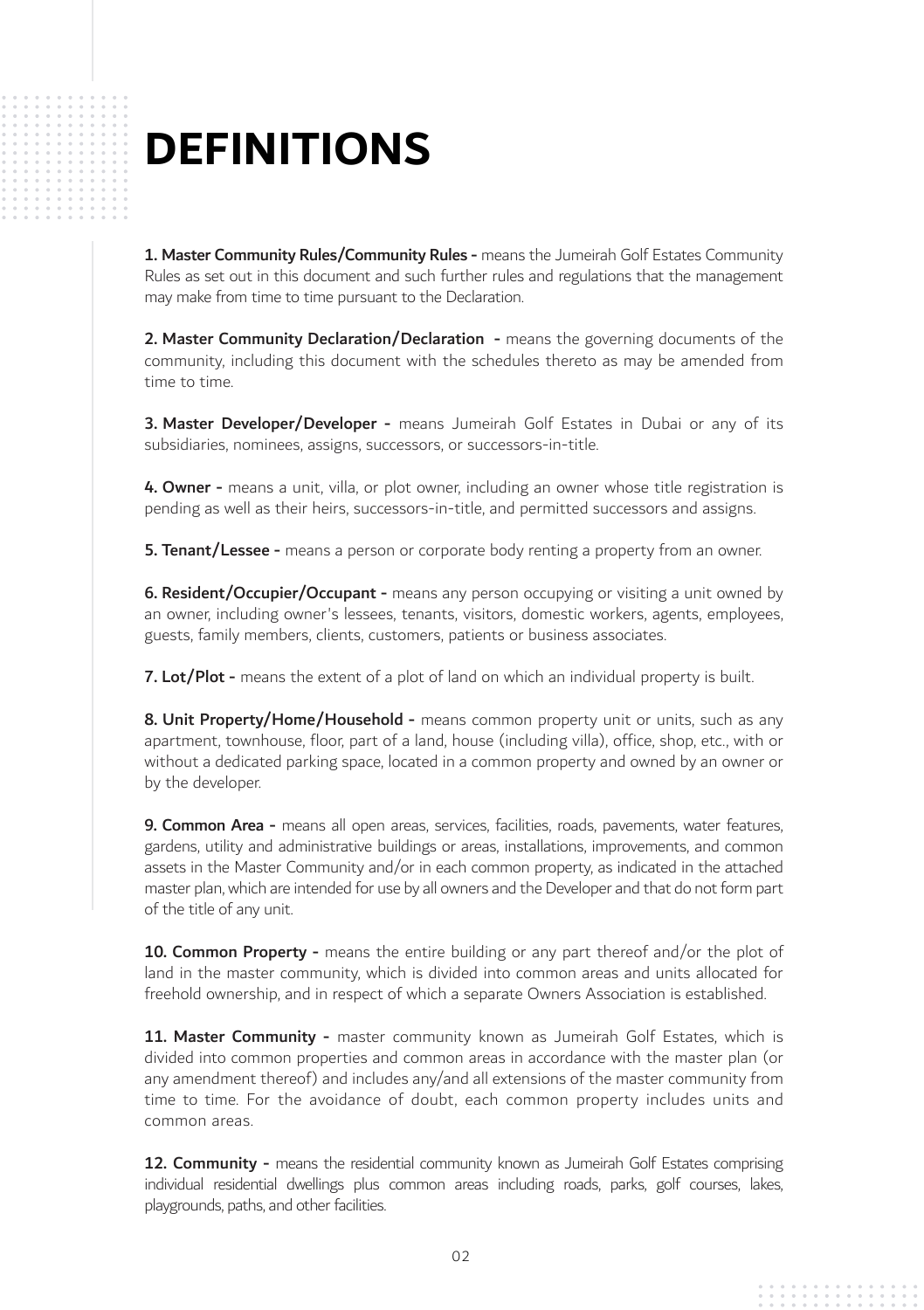13. Community Manager - means the manager appointed to maintain and manage the community.

14. Management - community manager and/or any of assignees appointed to administer community management services to the community.

15. Service Fees/Service Charges - means the fees for the programme of maintenance, management, security, upkeep, renewal, repair, and replacement of roads, landscaped areas, boulevard facilities, and all other areas constituting the Common Property of the Development, including, without limiting, the generality of the foregoing, the costs of water, electricity, equipment, landscaping, security, and other expenses as well as the employment of contractors, employees, managers, and workers associated with these tasks plus the costs of administration.

16. Special Levy - means a one-time levy to cover a major expense that was not included in the annual budget or capital reserve fund. Special levies may apply to construction of new structure or facilities requested by the majority of owners and approved by the committee/management.

17. Master Community Levy - means the fees for the programme of maintenance, management, security, upkeep, renewal, repair, and replacement of the roads, landscaped areas, walkways, lakes and all other areas constituting the Common Property of the Master Community, including, without limiting the generality of the foregoing, the costs of water, electricity, equipment, and other expenses as well as the employment of contractors, employees, managers and workmen associated with these tasks, plus the costs of administration.

18. Capital Reserve Fund/Sinking Fund - means a separate annual fee for capital replacements, kept in reserve for any emergencies as well as for investing in improvements and additional facilities for the Community at the discretion of the committee/management

19. Notice of Violation - means a formal citation that informs an individual (or entity) that a community rule or a permit condition has been violated. The purpose of the Notice of Violation is to initiate corrective action that will stop the violations. A notice of violation may also result in violation penalties.

20. Violation Penalty - a violation penalty is the result of a notice of violation where corrective action has not taken place. Violation penalties are often monetary fines but may include reporting of the violation to the local authorities.

21. Architectural Guidelines - mean and refer to those certain architectural standards, landscape standards and other general policies, procedures and criteria, with respect to home improvement which may be adopted by the committee/management.

22. Local Authority - means the governing authorities of of Dubai, including but not limited. to police, immigration, Trakhees, RERA, DLD, RTA, DEM, civil defense, and municipality. In short, any government body that has jurisdiction over the Master Community.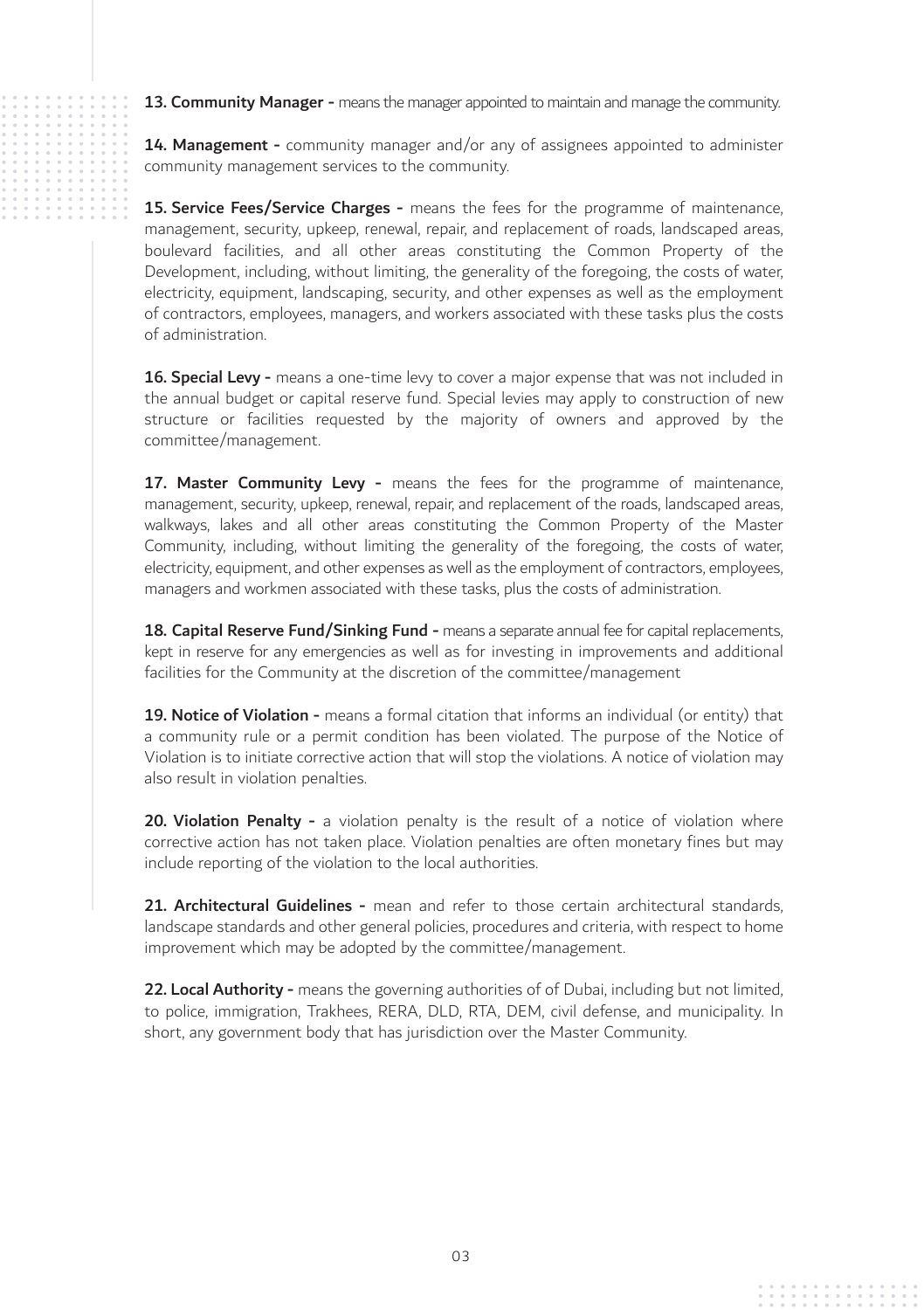## **TABLE OF CONTENTS**

### **06** GENERAL RESTRICTIONS

| • Noise and nuisance      | በ6 |
|---------------------------|----|
| • Privacy                 | 06 |
| • Abuse of staff          | 06 |
| • Pets and pet management | 07 |
| • Hazardous acitivities   | 07 |
| $\cdot$ Waste management  | 08 |
| • Littering and vandalism | 08 |
| • Use restrictions        | 09 |
| • Domestic workers        | Ωq |

## **10** USE OF FACILITIES AND ACCESS REGULATIONS

| • Recreation areas and shared facilities | 11 |
|------------------------------------------|----|
| • Sports areas                           | 12 |
| • Swimming pools                         | 12 |
| • Service plant, filtration and          | 13 |
| telephone rooms/structures               |    |
| • Golf course                            | 13 |
|                                          |    |

## **14** RESTRICTIONS

| · Access control             | 15 |
|------------------------------|----|
| • Parking                    | 15 |
| • Road usage and road safety | 16 |
| • Commercial vehicles        | 17 |
| $\cdot$ Golf carts           | 17 |
| • Emergency or temporary     | 17 |
| maintenance and construction |    |
| vehicles                     |    |

### 18 MAINTENANCE

| · Gardens and landscaping | 19 |
|---------------------------|----|
| • Pest control            | 19 |

#### **20** HOME APPEARANCE

| • Windows                        | 21 |
|----------------------------------|----|
| • Exterior attachment            | 21 |
| • Laundry                        | 21 |
| • Holiday/celebration decorative | 21 |
| lighting                         |    |
| · Signage                        | フフ |
| • Patios and balconies           | 22 |
| • Home improvement               | 23 |
| • Improper home maintenance      | フ3 |

### **24** VIOLATION FINE POLICY

• Responsibility

25

### **27 INSPECTION AND ACTION**

#### **29** ISSUANCE OF FINES

• Violation of Community Rules 30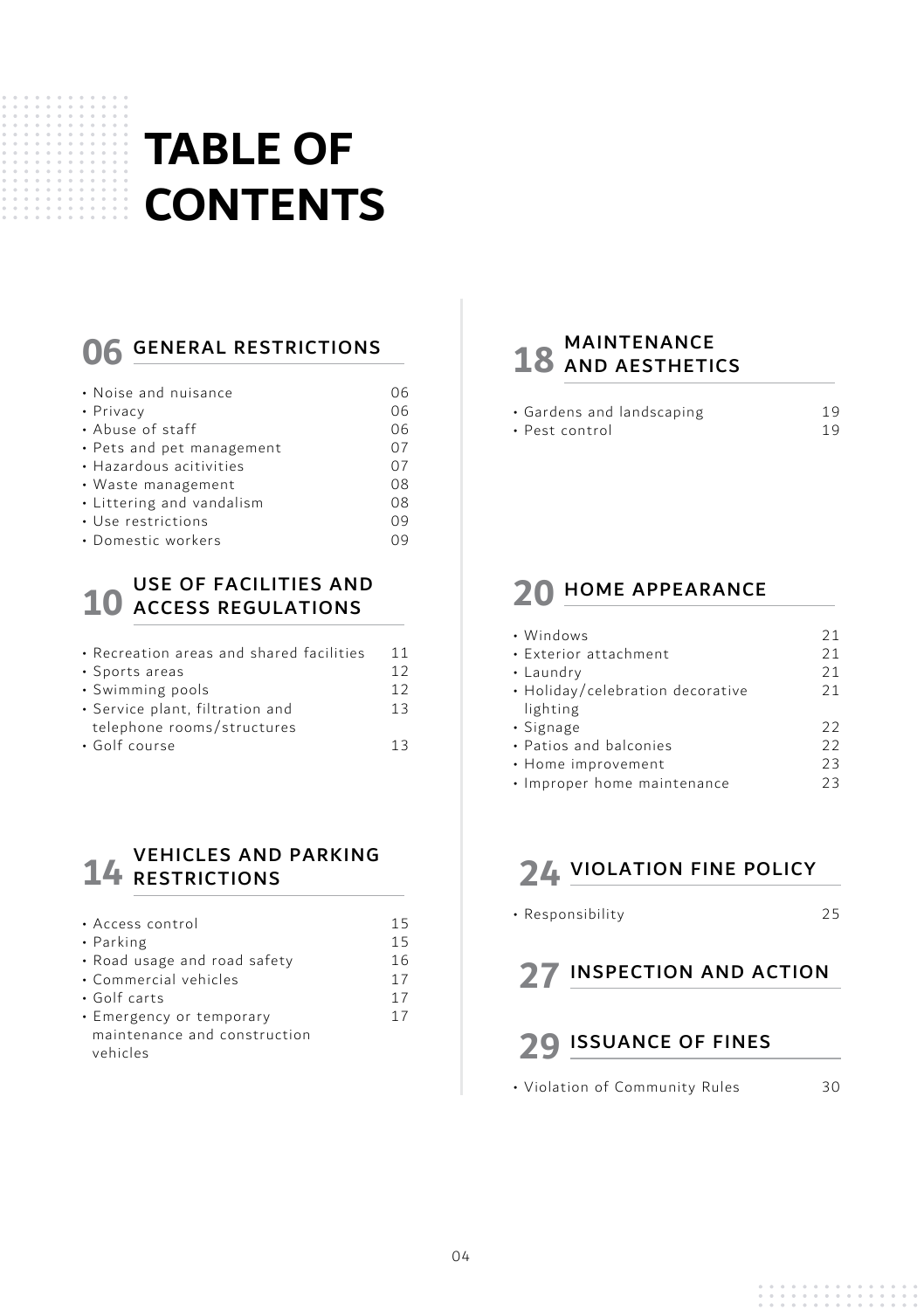## **GENERAL** RESTRICTIONS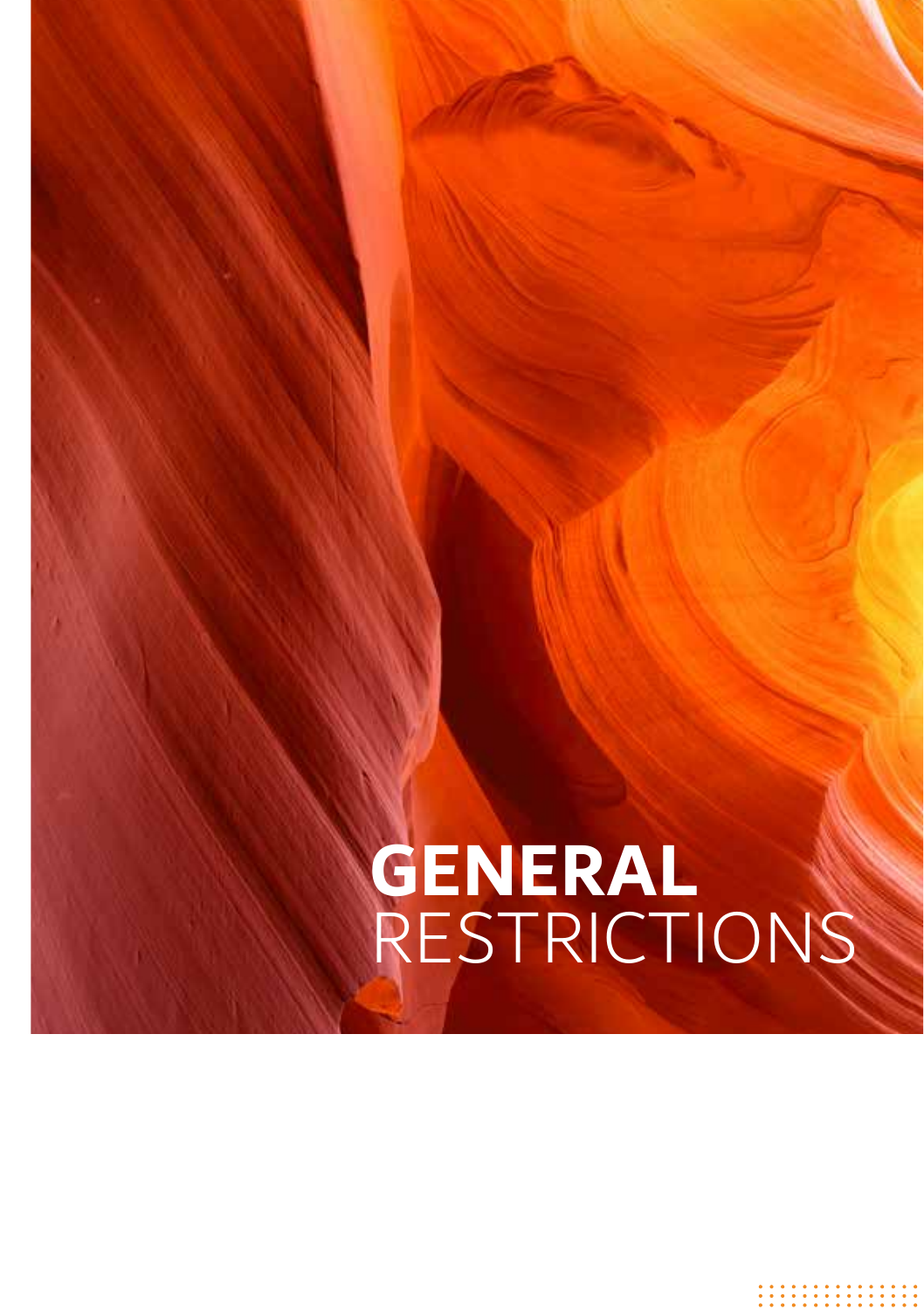## **GENERAL** RESTRICTIONS



#### Noise and Nuisance

a. No nuisance or offensive activities shall be carried out on any part of the Master Community, nor shall anything be done or maintained on any part of the community, including a resident's premises, which may be or may become an aggravation or nuisance to the neighbourhood or interfere with the quiet enjoyment by any owner or resident.

b. Such nuisances may include (but are not limited to) odours, smoke, vibrations, noise and obstruction of views. Offensive noises may include (but are not limited to) those that are caused by pets, televisions, stereos, musical instruments, vehicles and machinery. Noise is considered to be too loud if it can be heard by a neighbouring resident when inside their house with their windows and doors closed.

c. Noise from garden equipment and power tools is only allowed between 8 a.m. and 6 p.m.



#### **Privacy**

a. No activities shall be carried out in any part of the Master Community that may unreasonably interfere with a resident's right of privacy within their residence.

b. Owners and residents are to avoid any attempt to look into a neighbouring lot (or unit) or into the windows of neighbouring structures.

c. Owners and residents bear the responsibility to take reasonable measures to protect their own privacy through the design of their windows and property landscaping as long as it confirms to the community's Architectural Guidelines.



a. Owners and residents are to treat all staff members of the community and structures therein in a cordial manner. Verbal or physical abuse will not be tolerated and will be treated as a serious violation of the rules. Complaints regarding the mistreatment of employees (and or service providers/vendors) should be presented in writing to the community management team.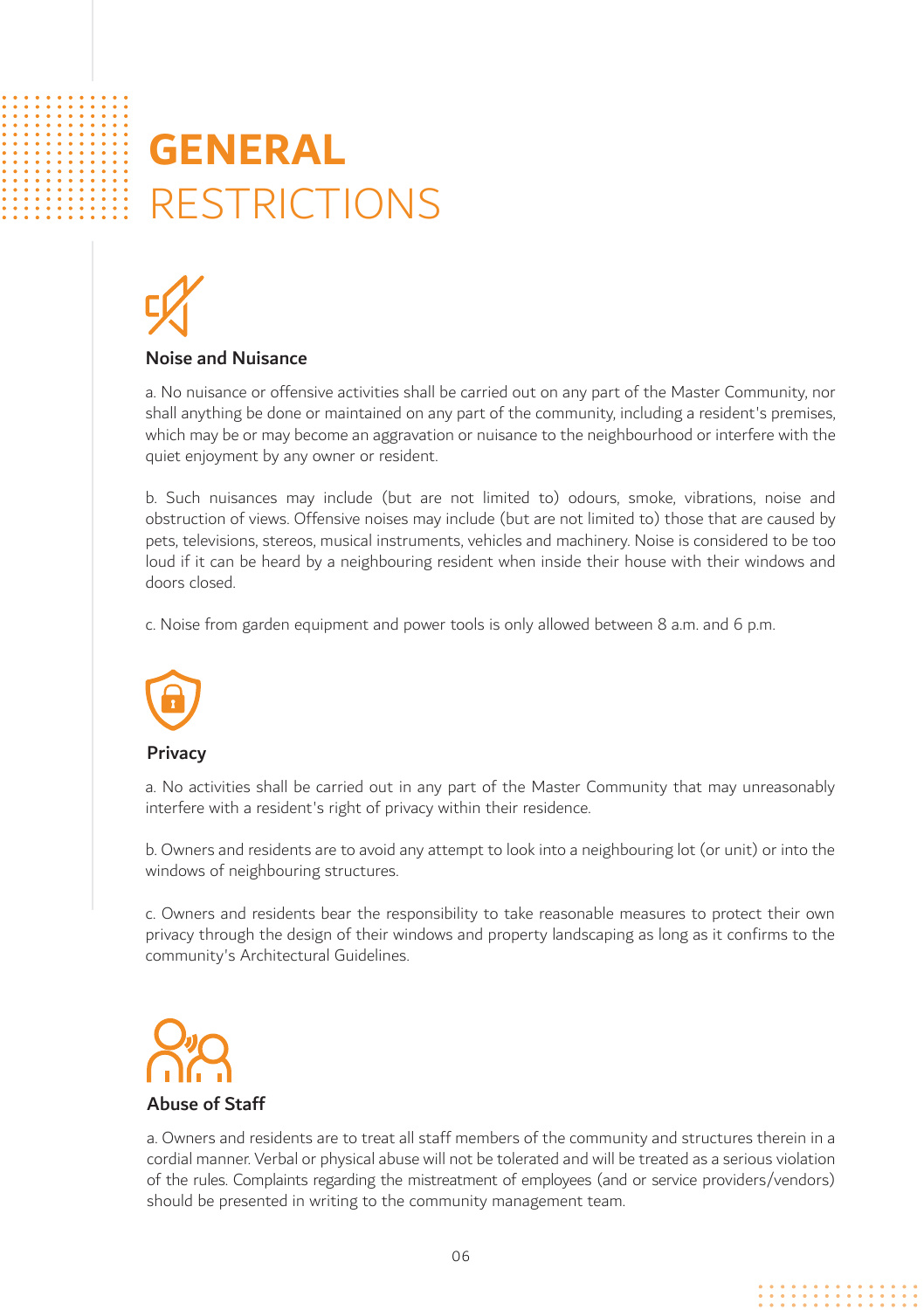

#### Pets & Pet Management

a. No animal shall be brought into or kept within the Master Community, except that of domestic dogs, cats, birds, fish and reptiles classed as household pets. If they are kept, bred, abused or raised for commercial purposes this would be escalated to the relevant authorities.

b. Pets must be housed and cared for in a humane manner and in accordance with best international practices on animal care.

c. Household pets should not be allowed to make an unreasonable amount of noise or to become a nuisance to neighbors.

d. All dogs shall be kept on a leash when in the Master Community or Common Area and any faeces or waste caused by the animal must be promptly disposed of in a sanitary manner. Dog handlers are deemed to include residents, guests, domestic workers and any employees that exercise the pet.

e. All pets must always wear appropriate identification when outdoors.

f. Pet food of any kind should not be left on common areas, or near any structures, including front porches, decks and/or balconies as this could result in unwanted pest infestations.

g. Owners or residents may contact the Dubai Municipality if there is a serious incident involving a pet within the community. This includes lost pets, abandoned pets, inhumane treatment of pets, disturbances by a neighbour's pet within the community, or being attacked by a pet.

#### Hazardous Activities

a. Hunting, fishing, trapping or the discharge of firearms and the use of toy guns, air guns, or paintball guns, which can inflict damage on persons or property, are explicitly prohibited within the Master Community.

b. No open fires shall be lit or permitted within the Master Community or Common Area, except in a contained barbecue (or assigned areas) while attended and in use for cooking purposes.

c. Activities or conditions which endanger the health and/or safety of others are prohibited.

d. Nothing shall be done or kept in any unit, plot, or Common Areas which may increase the community's rate of insurance or cause it to be cancelled.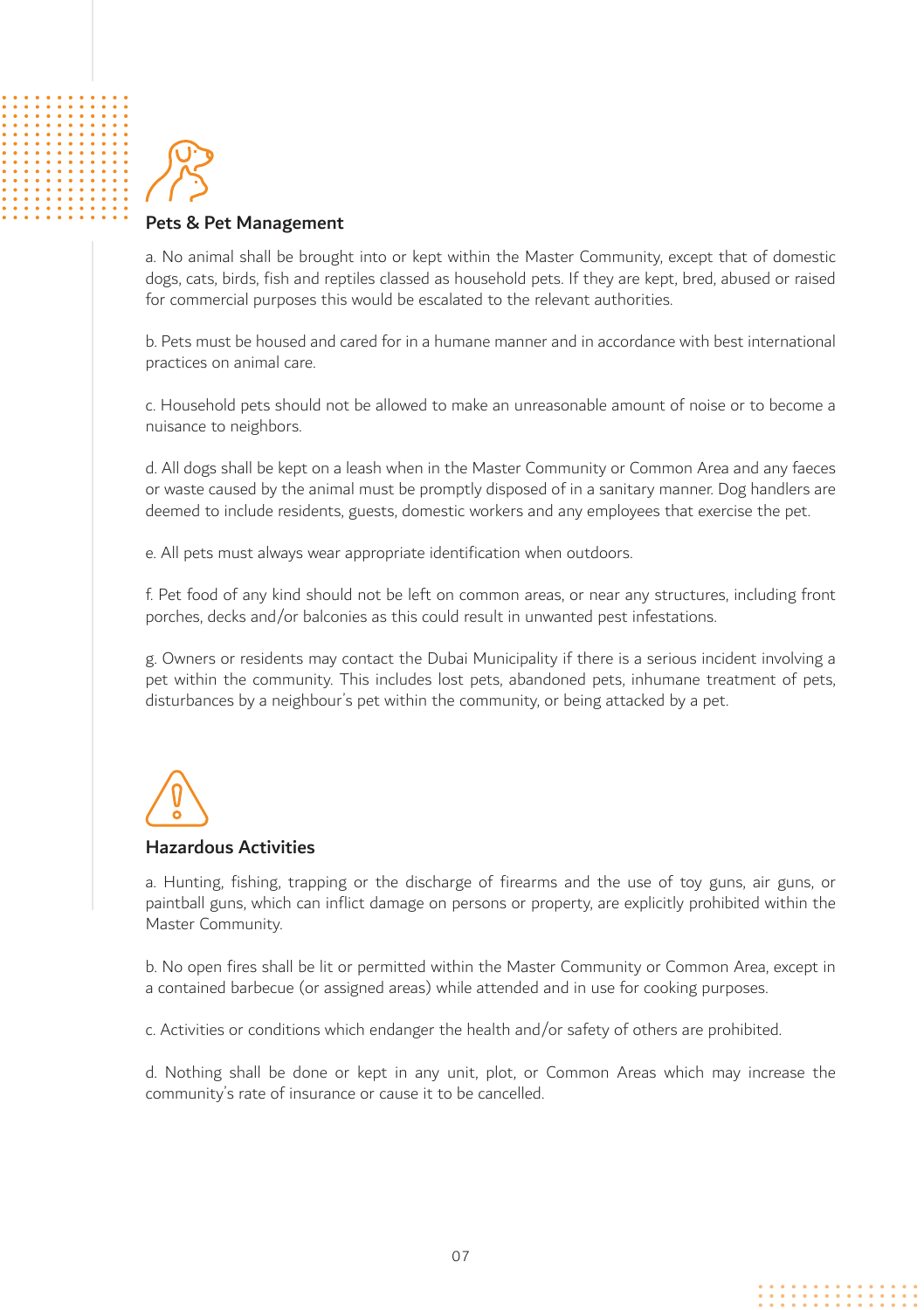

#### Waste Management

a. Discarding of ashes, waste, construction debris, rocks, furniture, grass and landscape cuttings (including but not limited to solid waste and any type of refuse) or other unsightly or offensive materials is expressly prohibited within the Community.

b. Owners and residents must make separate arrangements (at their own cost) for the disposal of large and/or heavy items, aside from household waste and garden refuse packed in waste bags specific to this purpose and removed by the waste removal contractors.

c. All garbage for collection is to be placed inside garbage containers provided with each lot. Garden waste will only be collected by the garbage disposal contractor if placed in the appropriate waste bag.

d. Owners and residents shall regularly remove all weeds, garbage, debris, refuse and unsightly objects (or materials of any kind) from their lot and shall not allow such items to accumulate and become an eyesore to the Community. Owners and residents may be issued a notice of violation by the Community Manager for any violation to the above rules. penalty may also be levied on the offending party.

e. No incinerator shall be kept or maintained on any lot for safety reasons.

#### Littering and Vandalism

a. The acts of littering, graffiti or vandalism are strictly prohibited within the Master Community and the Owner or Resident shall be held liable for the cost of cleaning, repairing or replacing resulting from any such activity. All incidents of serious vandalism will be reported to Dubai Police for further escalation.

b. All owners are to note that the cost of reinstatement of an item or area that has been vandalised shall be directly charged to individuals found to be causing the vandalism. If the individual(s) causing the vandalism cannot be found, reinstating costs shall be included as a cost that will be recovered from the annual service fees.



#### Use Restrictions

a. Unless otherwise stated, properties in the Master Community are designated as residential units for the use of single families. As such, only the Owners and Tenants and their direct family members, guests and domestic employees may occupy a residence within the Community.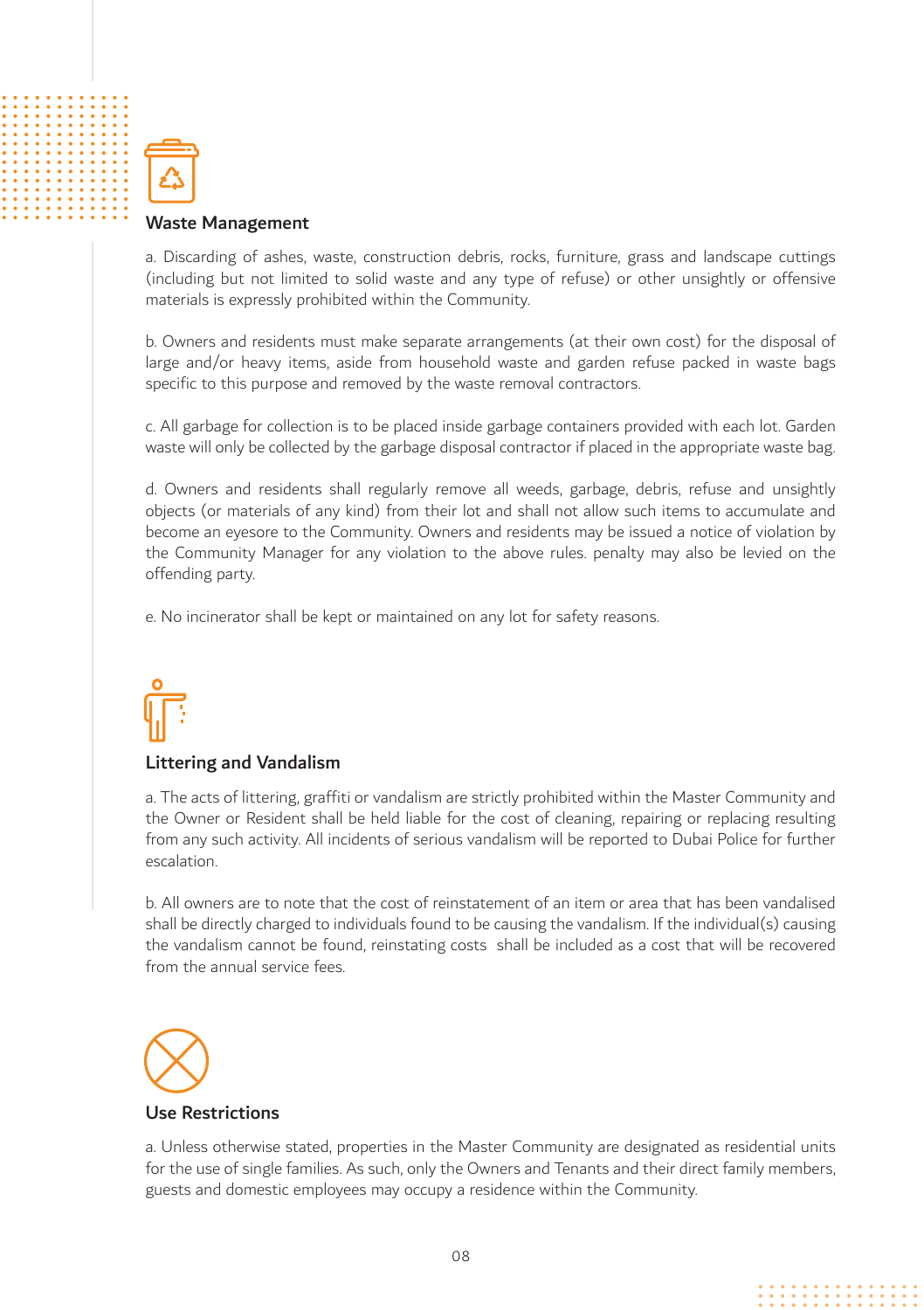b. Companies may not accommodate bachelor employees in the Community if the premises are to be shared with other bachelors.

c. No business or commercial activity to which the general public is invited shall be conducted within any unit designated as residential within the Community without written permission from the Developer and Community Management.

d. All Owners must ensure that the Community Rules shall be strictly adhered to by the Lessee. However, in all cases, the landlord or Owner shall be liable to the Community for breaches of their residents and should ensure they are covered within their tenancy contracts.

e. No short-term letting or letting to other than single families shall be permitted. Short-term letting is defined as 'leases that are less than six (6) months in validity'. Permission will only be granted should the applicant have approvals from the relevant authorities and permits copies shared to the community management team. Strict compliance must be adhered to for security and safety.

f. No partitioning of the Unit for the purposes of letting out individual rooms will be permitted. The Owner is responsible for ensuring that all occupants comply with all the requirements of these Rules strictly.

g. No Owner or resident shall engage in any activity upon the property that is in violation of any law, ordinance, statute, rule or regulation of Dubai or of United Arab Emirates. Owners shall strictly adhere to the terms of easements and restrictions benefiting or burdening the Lot or Unit. The Owner is responsible for ensuring that all occupants strictly comply with all the requirements of these rules.

h. Owners shall carry property insurance for the full replacement cost of all insurable improvements and contents in their lots or units. Owners agree that in the event of damage or destruction of structure on or comprising their lot or unit, the Owner shall promptly proceed to repair or reconstruct in a manner consistent with the original construction or such other plans as are approved by the Developer or Management. Owners shall settle all costs that are not covered by insurance proceeds.



#### Domestic Workers

a. Domestic workers including (but not limited to) housemaids, nannies, drivers, cooks, pool cleaners and gardeners should hold a valid residence visa issued by the Dubai Immigration Department.

b. Owners and tenants are fully responsible if they are found accommodating household staff not directly sponsored by them. Owners and tenants are liable for criminal prosecution by the appropriate authorities as per the dictates of the law.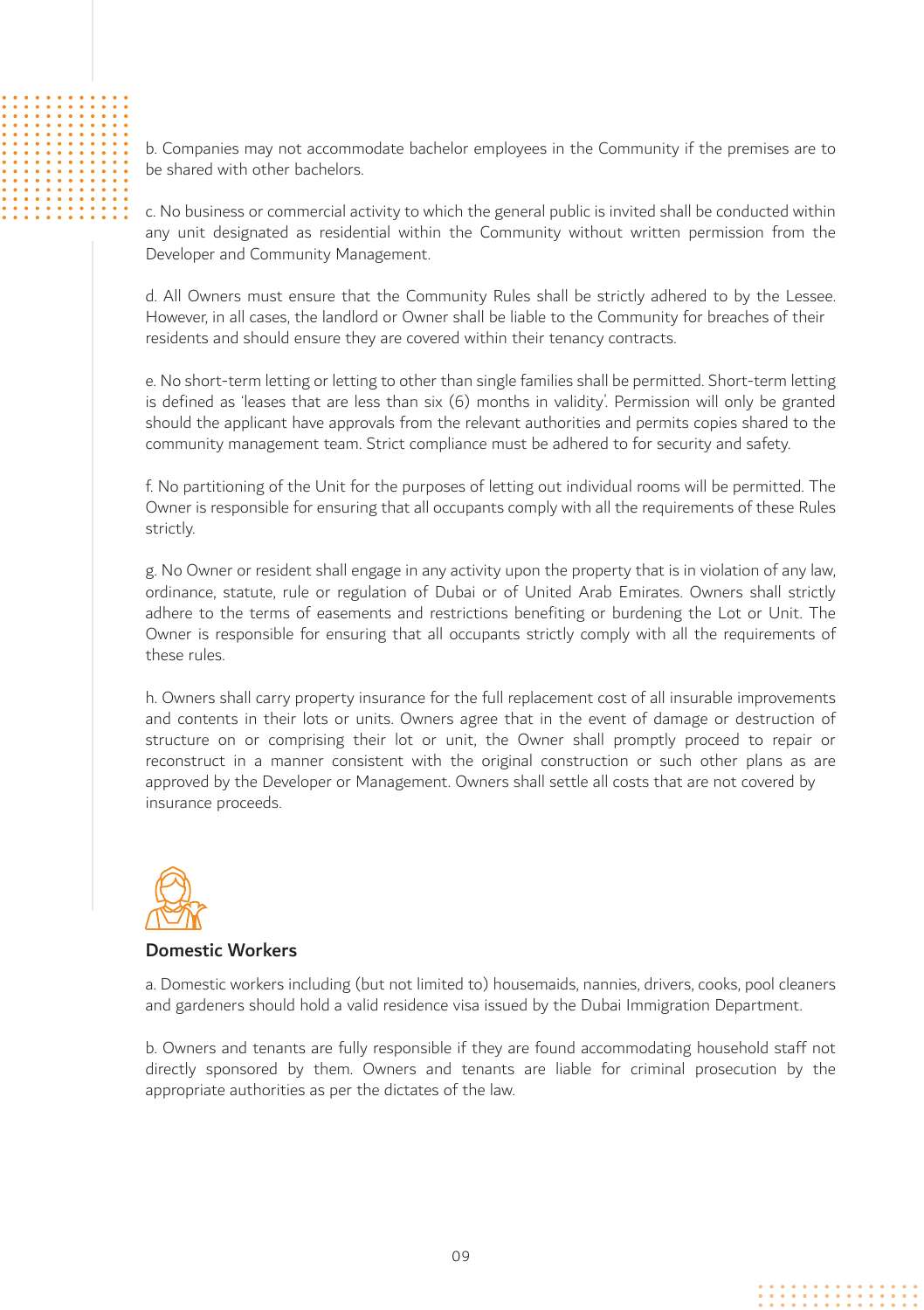## USE OF **FACILITIES AND ACCESS** REGULATIONS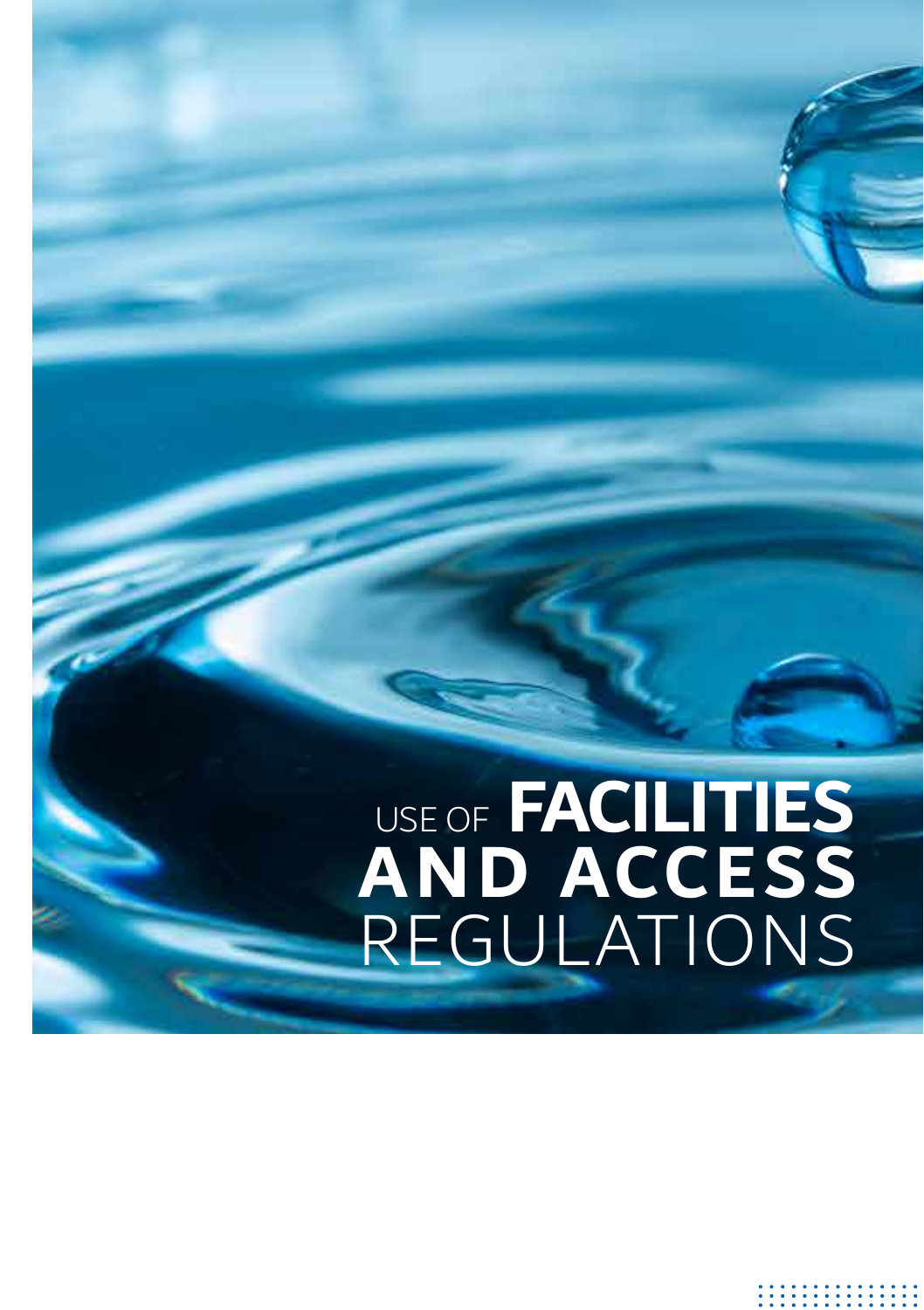## **USE OF FACILITIES** AND ACCESS REGULATIONS



#### Recreation Areas and Shared Facilities

a. The Common Areas and facilities are for the exclusive use of owners and residents and their direct family members and guests. Owners and residents shall limit the number of guests using the facilities to ensure access for other residents is always maintained. The Community Manager reserves the right to assess whether the number of guests accompanying the Resident is indeed reasonable or not.

b. All persons using the Master Community's shared facilities and equipment do so at their own risk and must adhere to the Rules and Regulations posted in various locations throughout the interior and exterior of the facilities. Pedestrians shall have right of way on footpaths surrounding ornamental lakes. Golf buggies, joggers, cyclists, rollerbladers or persons using any other recreational means shall give way to pedestrians on the footpath.

c. Failure to comply with the Rules may result in the Owner or Resident being suspended or prohibited from using the facilities.

d. All children below the age of fourteen (14) years old must always be supervised by a parent or guardian aged eighteen (18) years or older.

e. Pets are strictly prohibited within sports areas and indicated restricted areas. Pets must be kept on a leash in other common areas

f. Owners and residents wishing to hold private functions in any park (or open area) within the Master Community must obtain prior permission from community management and shall limit the number of guests to no more than ten persons (unless prior permission for a larger number has been obtained from the Community Manager), in order to ensure that access for other residents is not hindered. Residents are permitted to hold such functions in the closest available park in the housing area in which their residence is located and will be required to adhere strictly to the hours of operation. The community management team may require the payment of a deposit and the Resident will be responsible for any damage or cleaning costs arising from the function.

g. Any damage to property or amenities in the Common Areas will be chargeable to the individual responsible for causing the damage or, if they are a minor, their parent or legal guardian or the Owner of the property in which they are a resident or guest. Any serious damages that may result in subsequent death or injury of users will be promptly reported to the local law enforcement and authorities.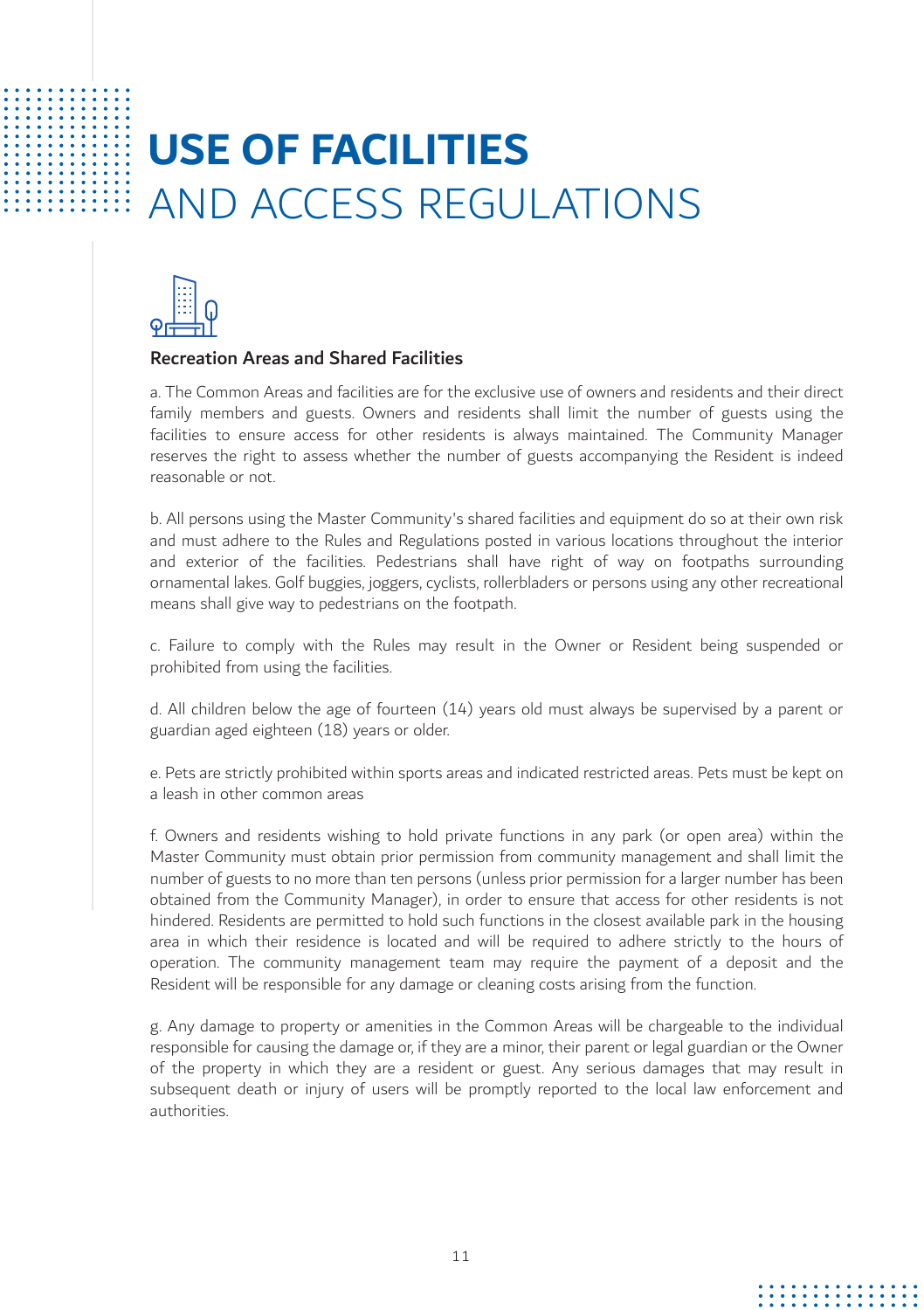

#### Sports Areas

Owners, residents and guests must adhere to the following rules while using the sports areas of the Community.

a. Skates, skateboards, bicycles, tricycles, and other wheeled toys are not allowed on basketball or tennis courts.

b. Stereo equipment of any type (unless fitted with headphones) are not permitted within sports areas.

c. Suitable attire must always be worn in and around sports areas.

d. Only basketballs and netballs are permitted on the basketball courts. Only tennis or badminton is permitted to be played on the tennis courts.

e. Only trainers or all-court shoes are allowed on basketball and tennis courts. Leather-soled shoes or shoes with cleats are strictly not allowed.

f. An individual playing basketball or tennis is to limit their playing time to 60 minutes while others are waiting.

g. Three (3) or more people playing basketball are to limit their playing time from one to one-and-a-half  $(1 - 1.5)$ 

h. A pair of individuals practising tennis are to limit their playing time to 45 minutes while others are waiting.

i. Individuals playing doubles tennis are to limit their playing time to two hours while others are waiting.

j. The Community Manager reserves the right to close any of the facilities for maintenance or for special community functions, tournaments or events.



#### Swimming Pools

#### In applicable districts of Jumeirah Golf Estates.

a. Running, jumping or pushing is not allowed anywhere within the pool areas.

b. No diving or acrobatics are permitted by or in the pool.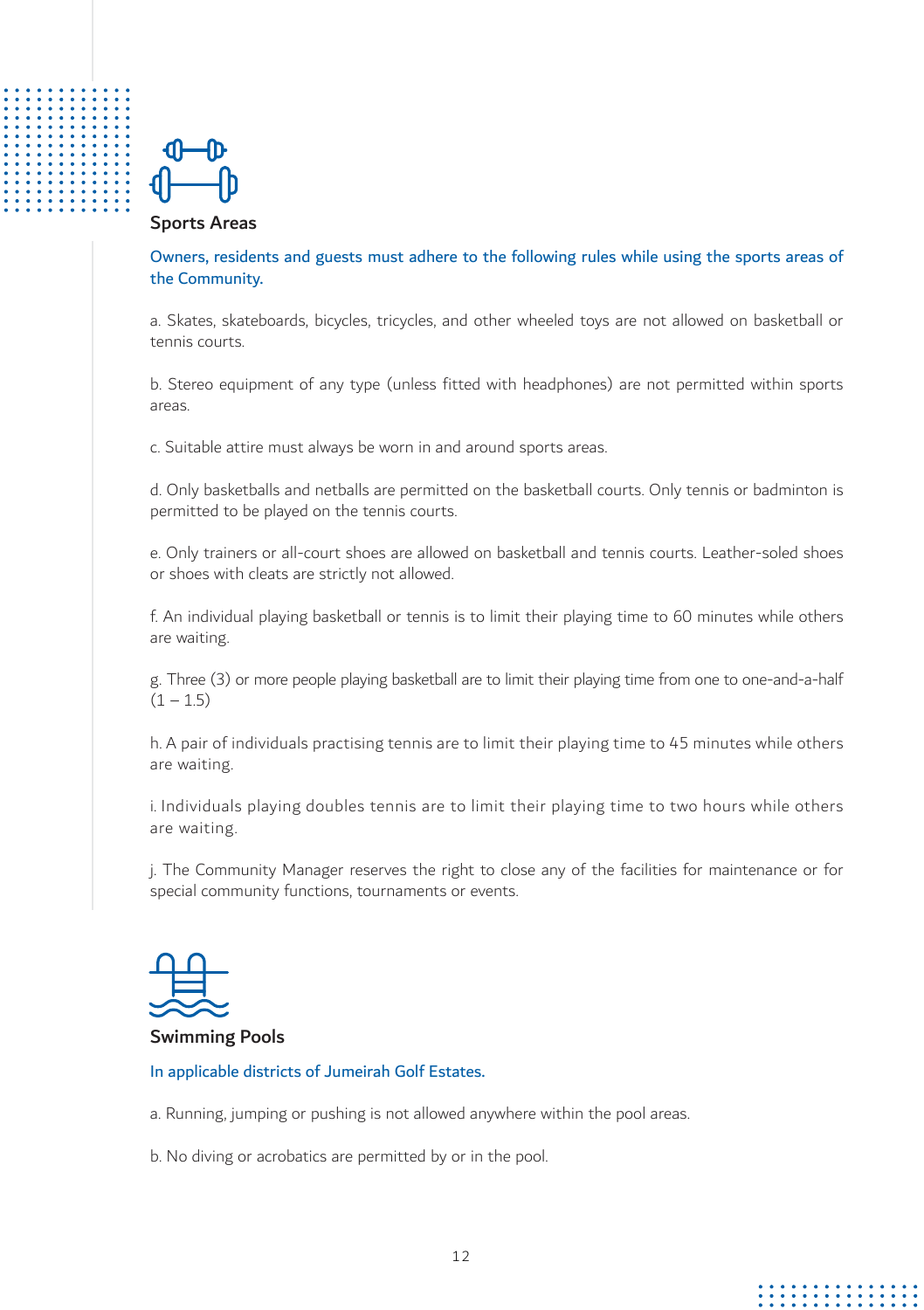

c. No activities are to be undertaken that would affect the peaceful use of the facilities by other residents including excessive noise.

d. Children under the age of 14 years must always be under the supervision of an adult.

e. In the interest of hygiene, all persons are required to shower prior to using the pool or jacuzzi.

f. All rules and regulations posted at the pools by the Community Management must be adhered to.

g. The decision of the lifeguard and/or pool supervisor regarding pool safety and what is disturbing to other residents is to be respected.



#### Service Plant, Filtration and Telephone Rooms/Structures

a. The service plant filtration, telephone rooms and all such utilities contained within the Master Community and buildings are strictly out of bounds to unauthorised persons.



#### Golf Course

a. Please diligently follow the guidelines and regulations from the golf club and golf course teams.

b. The golf courses should not be accessed for non-golf leisure purposes in order to ensure the safety of our residents.

c. The use of the golf courses for any non-golf activity between 7 a.m. and 6 p.m. is strictly prohibited, and these activities include (but are not limited to) dog walking, jogging, walking, cycling, driving personal golf carts, and playing children.

d. Access times for the walking trails that pass through the native and mulch areas around the courses are 7 a.m. till 6 p.m. Roaming around the course before or after these times is not permitted. Kindly note that this does not include the manicured grass or sand bunker areas and is restricted solely to the walking trails.

e. Adherence to course safety is important and will help ensure our residents are not in danger of being injured by a stray golf ball.

f. No littering or vandalism around the golf course area; violators may be fined and reported to the authorities.

g. Golf carts are not to access course areas or be abandoned there.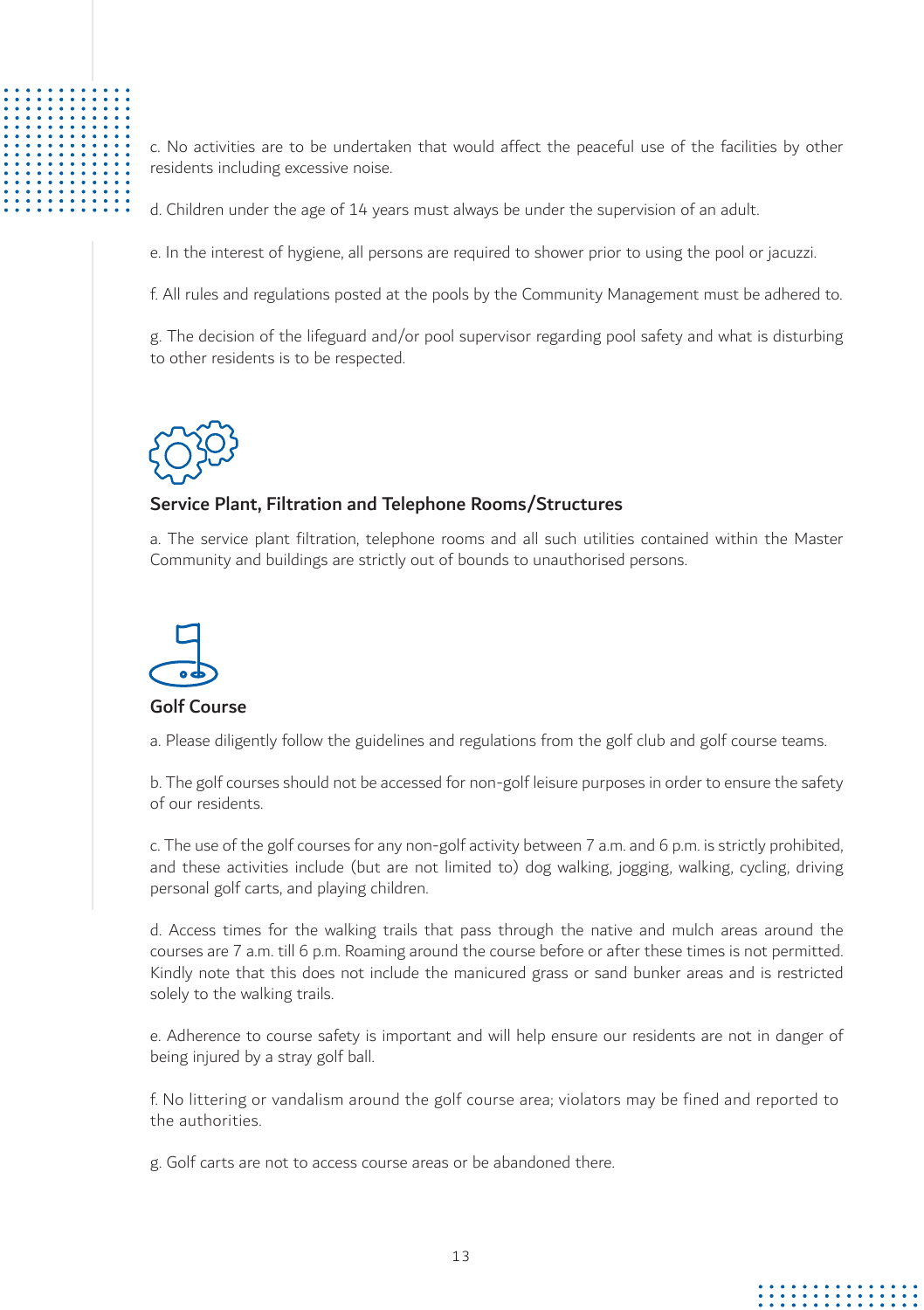#### Vehicles and parking restrictions

a. All owners and residents are required to adhere to the rules regarding road safety and parking. There is strictly no speeding in the ring-roads or any part of the Community. Any violations of speeding or parking (in areas not designated for parking) may result in the immediate escalation to the traffic police and could result in the towing of the vehicle at the vehicle owner's expense.



#### Access control

a. Only owners, residents and their families, domestic workers, and guests are allowed into the Community. Delivery personnel, taxis and school bus drivers are also allowed into the Community for the express purpose of delivering to, dropping-off or picking-up residents.

b. Service providers, building contractors and handymen are permitted to enter the Community only with approved entry permits and documents issued by the Community Manager.



#### Parking

a. Residents and their guests must use their car ports (garages) as the primary location for parking their vehicles. Car ports shall not be used for storage of any goods and/or materials therein, nor be used as a workshop or other reasons that would prevent the homeowner from parking the required number of vehicles that the car port was intended for.

b. If necessary, vehicles may be temporarily parked for a maximum of four hours on the curb side of the street but shall not block access to a neighbour's residence. Violators will be cited, fined, or escalated and their vehicle will be towed away at the vehicle owners' expense

c. Parking on the pavements, gardens, or any lawn area is strictly prohibited. Violating vehicles will be escalated and towed away at the vehicle owner's expense.

d. No overnight parking of any unauthorised motor vehicle (as defined by Dubai Police as fit for use on the public roads) shall be allowed on any street within the Master Community unless approved in advance by the community management.

e. Oversized vehicles may not be parked on a street apart from delivery and removal vehicles while performing services for residents. An oversized vehicle is deemed to be any vehicle that does not fit into a residential unit's carport or driveway.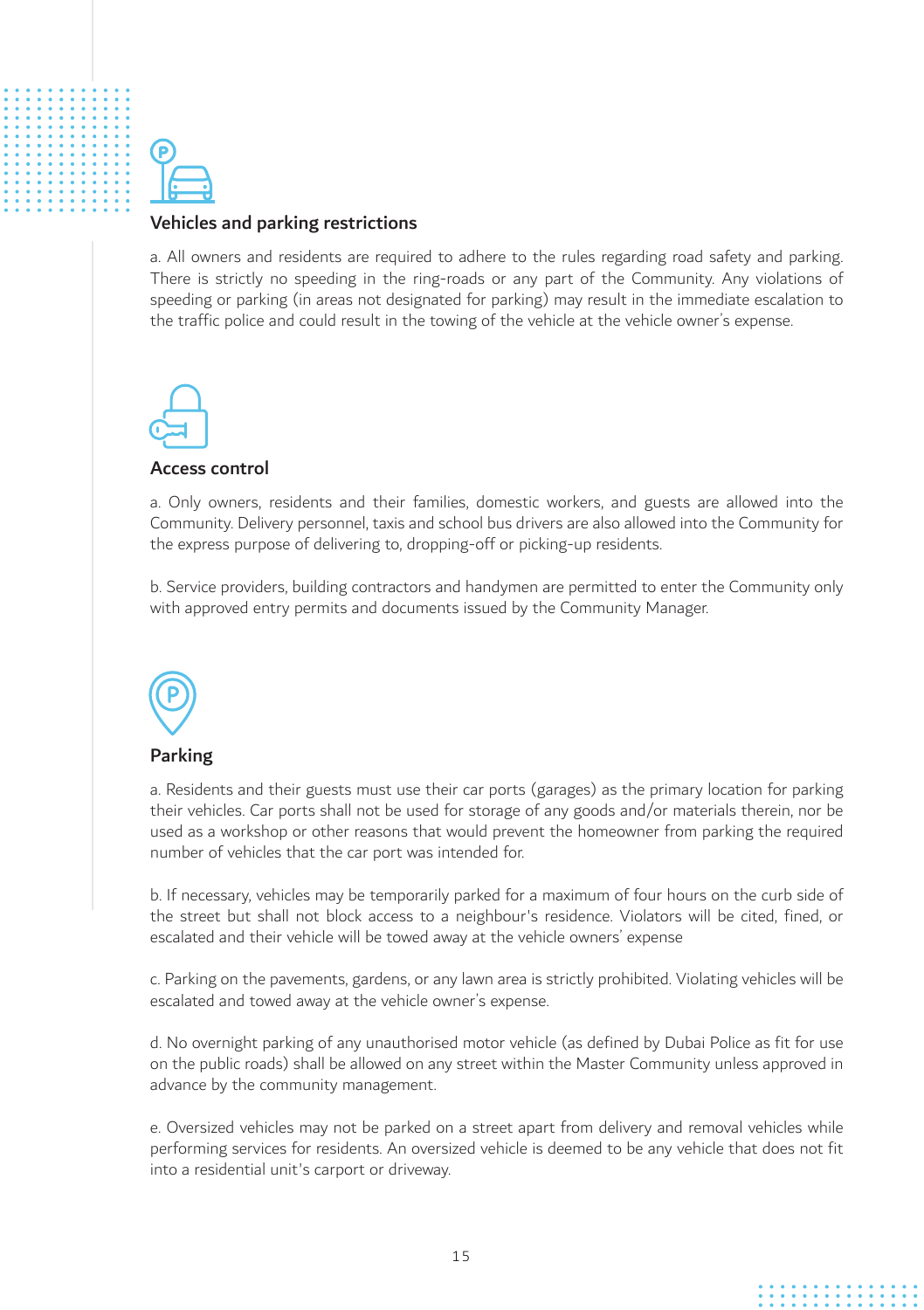f. No dune buggies, watercrafts, watercraft trailers, trucks, recreational vehicle caravans, vans or camper shells which are detached from a vehicle shall be parked within any private street or alley or anywhere else within the Master Community common areas, unless for a temporary period and upon express approval from community management.

g. No inoperative vehicles may visibly parked from a neighbouring property or from streets or access roads.

h. No motor vehicle or trailer of any type shall be constructed, reconstructed or repaired in the Master Community in such a manner as to be visible from a neighbouring property.

i. Owners and residents are responsible to see that their guests, families, and employees abide by the below parking rules.

- Vehicles are not to be parked in a handicapped parking spaces without a handicap placard or similar authorisation.
- Vehicles are not to be parked in a manner which interferes with any entrance to or exit from either the Community or any residence therein.
- Street parking spaces and any unassigned parking spaces are not reserved by any particular unit.

j. No dismantled or wrecked vehicles or equipment shall be parked, stored or deposited within the Community.

k. No trailer, truck, boat or recreational vehicle shall be used as a living area within the Community.

l. Violations to parking rules will be reported to the local authorities at the discretion of community management.

## STOF

#### Road Usage and Road Safety

a. The maximum speed limit on community streets is 50 km/hr on main roads and 25 km/hr on neighbourhood roads. However, in all instances, posted speed limit signs will apply.

b. No motorised vehicle of any kind may be operated in any manner that is dangerous, noisy or which creates a nuisance. Any violation of the speed limit or driving considered to be dangerous by the Management shall be deemed to be a serious violation of the Rules and shall be escalated to the relevant authorities.

c. The operation of dirt bikes, trail bikes, ATVs, and off-road and non-licensed motorised vehicles is not permitted anywhere in the Master Community or on the roads within the community.

d. Vehicles that drip fluids or that damage the streets are to be removed or repaired. The Owner will be responsible for the cleanup and/or repair or the reimbursement to community management for the cleanup and/or repair.

e. Car stickers and/or access cards provided at the time of a property's handover may only be used by owners and their tenants and promptly returned once and owner or tenant transfers/vacates the property.

. . . . . . . .<br>. . . . . . . .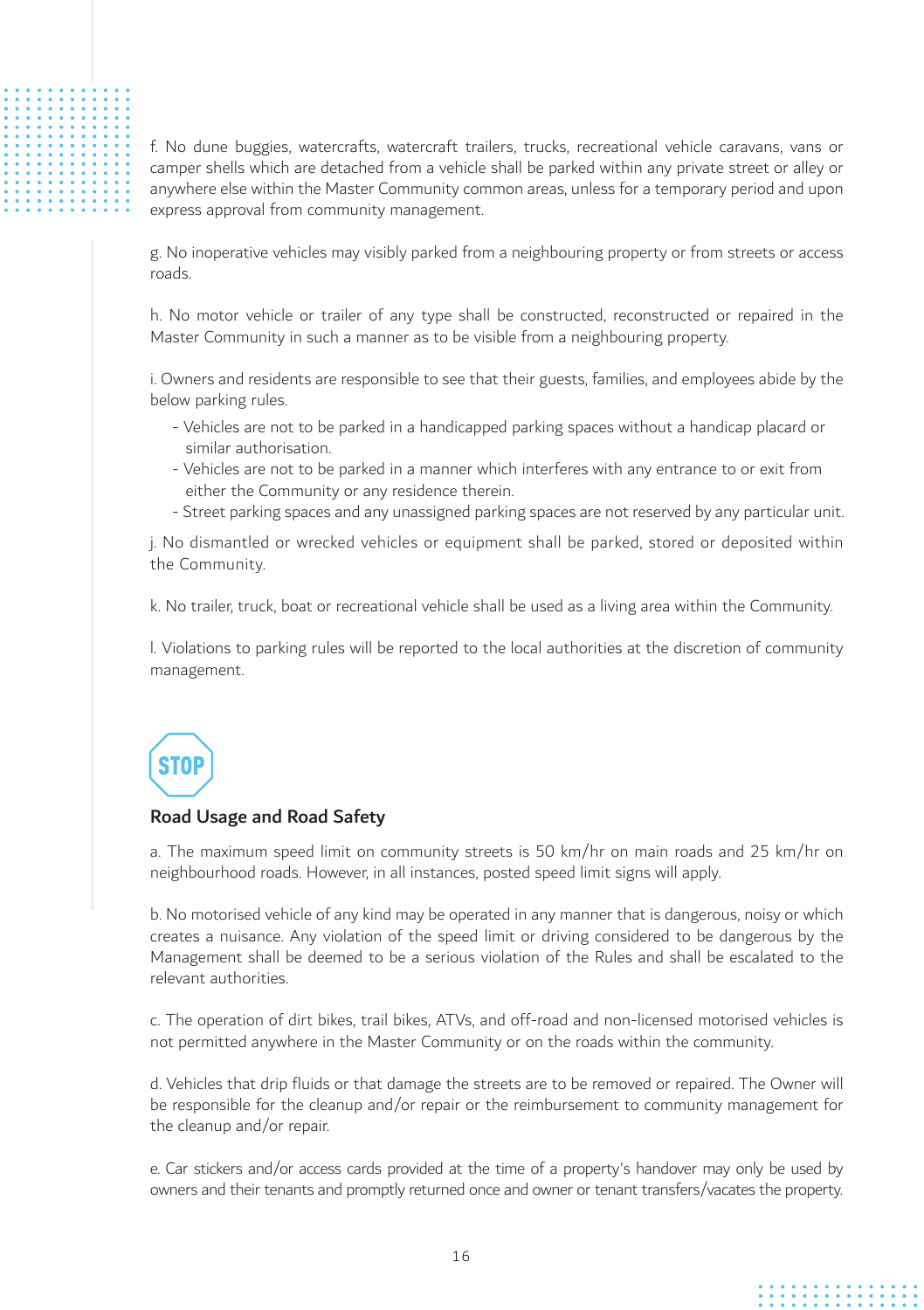f. Pedestrians always have the right-of-way on walkways and footpaths.

g. No parts of the streets, walkways or footpaths shall be used for the storage of personal items or material.

#### Commercial Vehicles

Commercial vehicles may not be visibly parked or stored within the Master Community except temporarily for a maximum of four hours while providing a delivery or service to the Management or to a resident.



#### Golf Carts

Golf Carts are not to be driven by minors under the age of 18. Any damage to property or amenities in the Common Areas will be chargeable to the individual responsible for causing the damage or, if they are a minor, their parent or legal guardian or the Owner of the property in which they are a resident or guest. Any serious damages that may result in subsequent death or injury of users will be promptly reported to local law enforcement and authorities.



#### Emergency or Temporary Maintenance and Construction Vehicles

a. The provisions of these rules shall not prevent any reasonable emergency vehicle repairs or operation of any emergency vehicle, ambulance, etc. within the Master Community.

b. The provisions of these rules shall also not prevent the reasonable operation or temporary use of construction trailers, vans or other trucks, machinery/equipment, construction shelters or facilities maintained during and used exclusively in connection with the construction of any improvement approved in writing by the Management.

c. Major repairs shall not be conducted to any vehicle of any kind in carports or in common areas except for emergency repairs to the extent necessary to enable the vehicle to be moved to a proper repair facility.

d. Changing vehicle oil or other automotive fluid is prohibited in the Common Areas.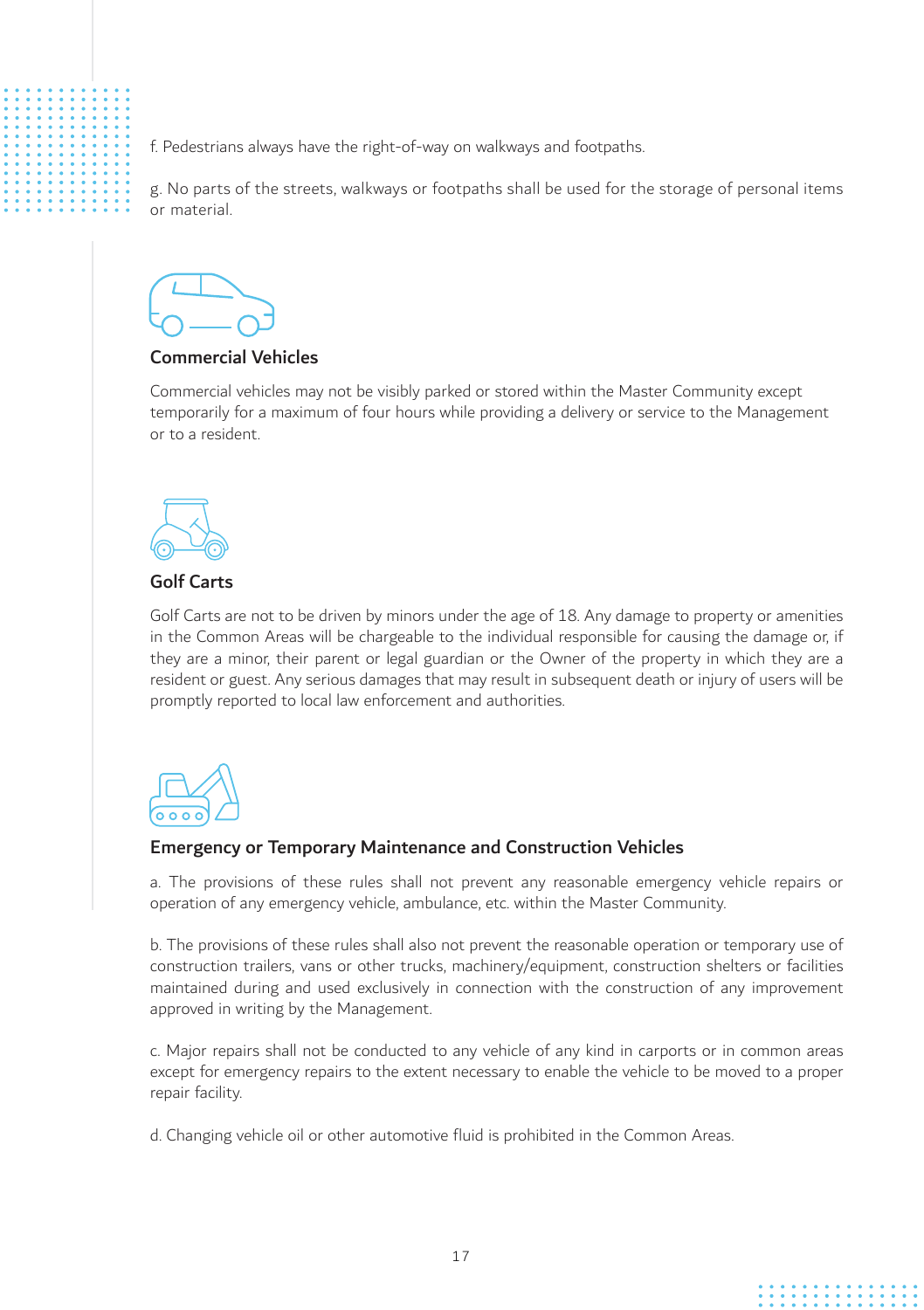# AND **AESTHETICS MAINTENANCE**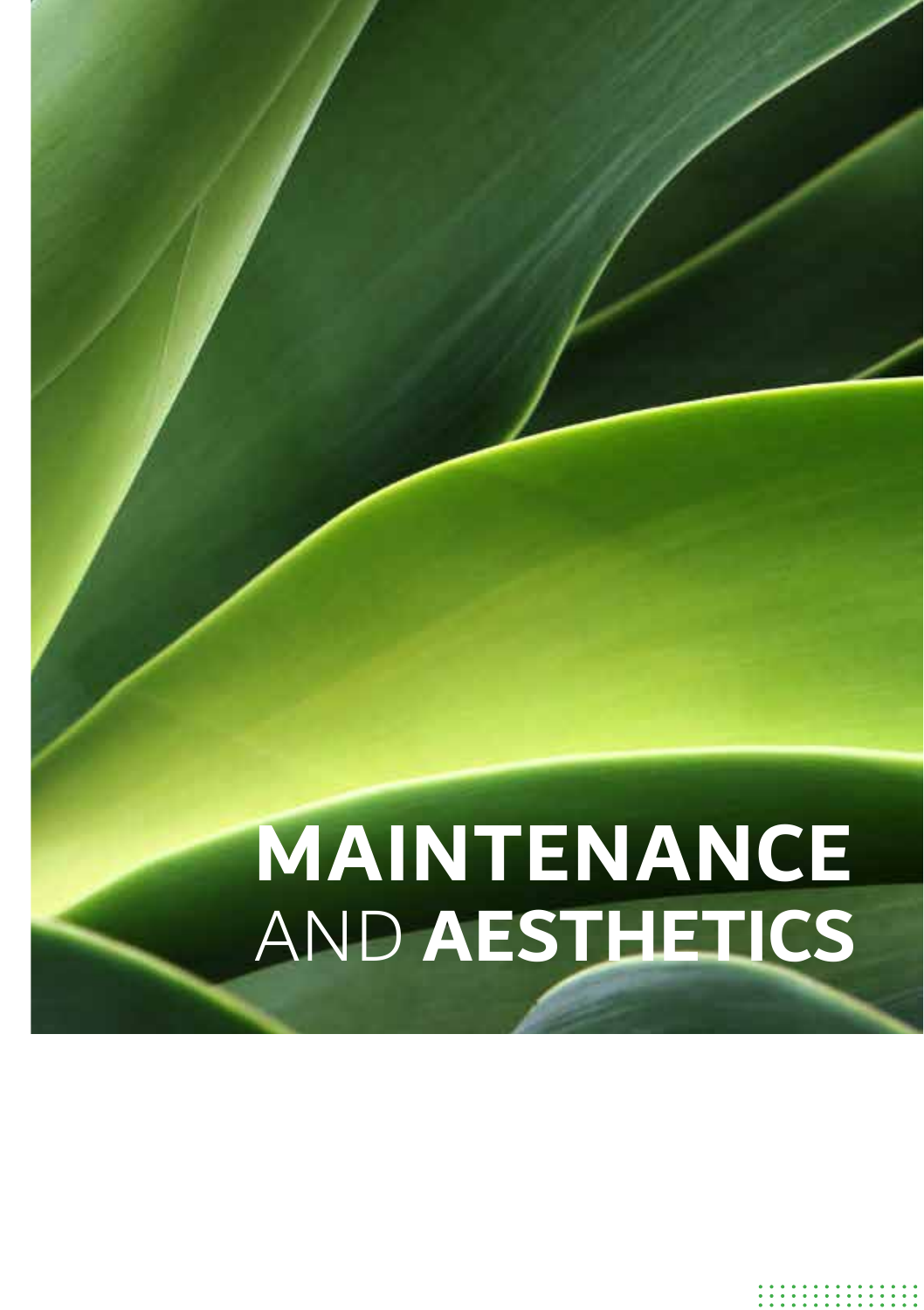

#### Gardens and Landscaping

a. It is the duty of each owner, at their sole expense, to keep landscaping, including shrubs, trees, grass and other plantings, neatly trimmed and properly cultivated and maintained, as well as keep their lot free of debris and maintained in such a manner as to enhance its appearance. This responsibility applies until the date upon which the Owner sells the property and such sale is registered and title deed transferred to the new owner.

b. The community management, at their sole discretion, shall determine an acceptable condition of maintenance.

c. Major landscape improvements may not be implemented without the prior approval of the NOC/community management team. Failure to obtain prior approval could result in removal (at the Owner's or Resident's cost) of the unapproved enhancements. Enhancements shall be deemed to include Irrigation systems, sheds, pergolas, swimming pools, shade structures, gates etc., whether temporary or permanent.

d. Residents are not permitted to remove any trees that would be detrimental to the overall appearance of the an HSE risk and would require logistical coordination to do so. Permission is obtained to do so as it may be an HSE risk and would require logistical coordination to do so.

e. Owners and residents are not permitted to sink water wells/bore wells, perform reverse osmosis or plant desalination anywhere on the property.

f. Dewatering of private swimming pools into the sewer network is strictly prohibited and will be met with a notice of violation and severe penalties, including those determined by Dubai Municipality.

g. Discharge of wastewater or dumping of waste onto adjacent plots or directly into the lake is strictly prohibited.



#### Pest Control

a. Each Unit should be routinely controlled for pests prior to the occupancy of the property by the resident. This shall include the regular cleaning of any water feature on the Owner's Plot (fountain, pond, etc.) to ensure that mosquitos or other pests do not breed in the water feature.

b. Owners and residents will be responsible (at their own expense) for any further pest control required within the boundaries (both internal and external) of their own property. Owners and Residents are asked to inform the Community Manager of any pests other than ants, non-poisonous spiders, bees and wasps found on their property.

c. The community management team will be responsible (on an on-going basis) for pest control of all the Common Areas of the Community.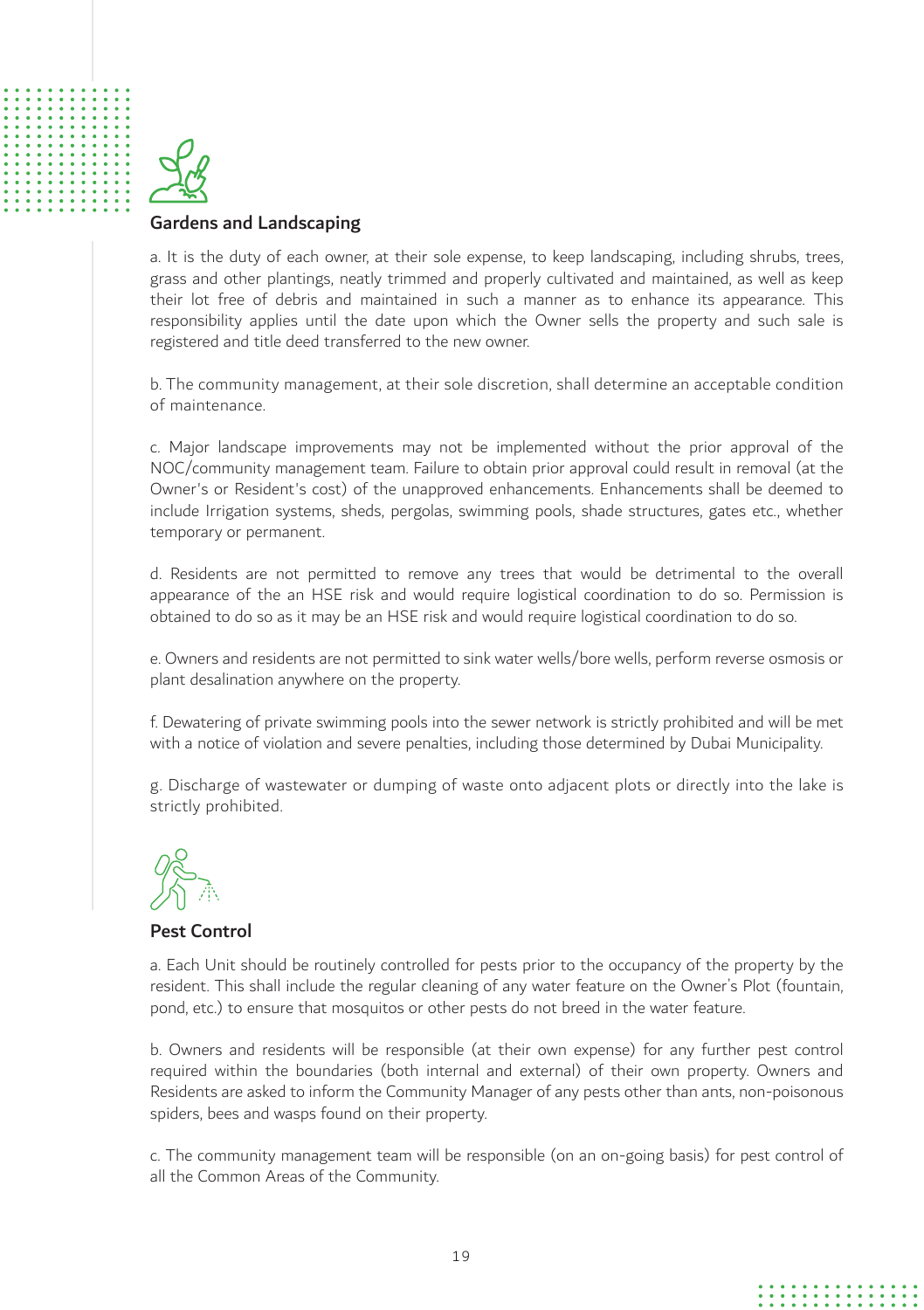## **HOME**  APPEARANCE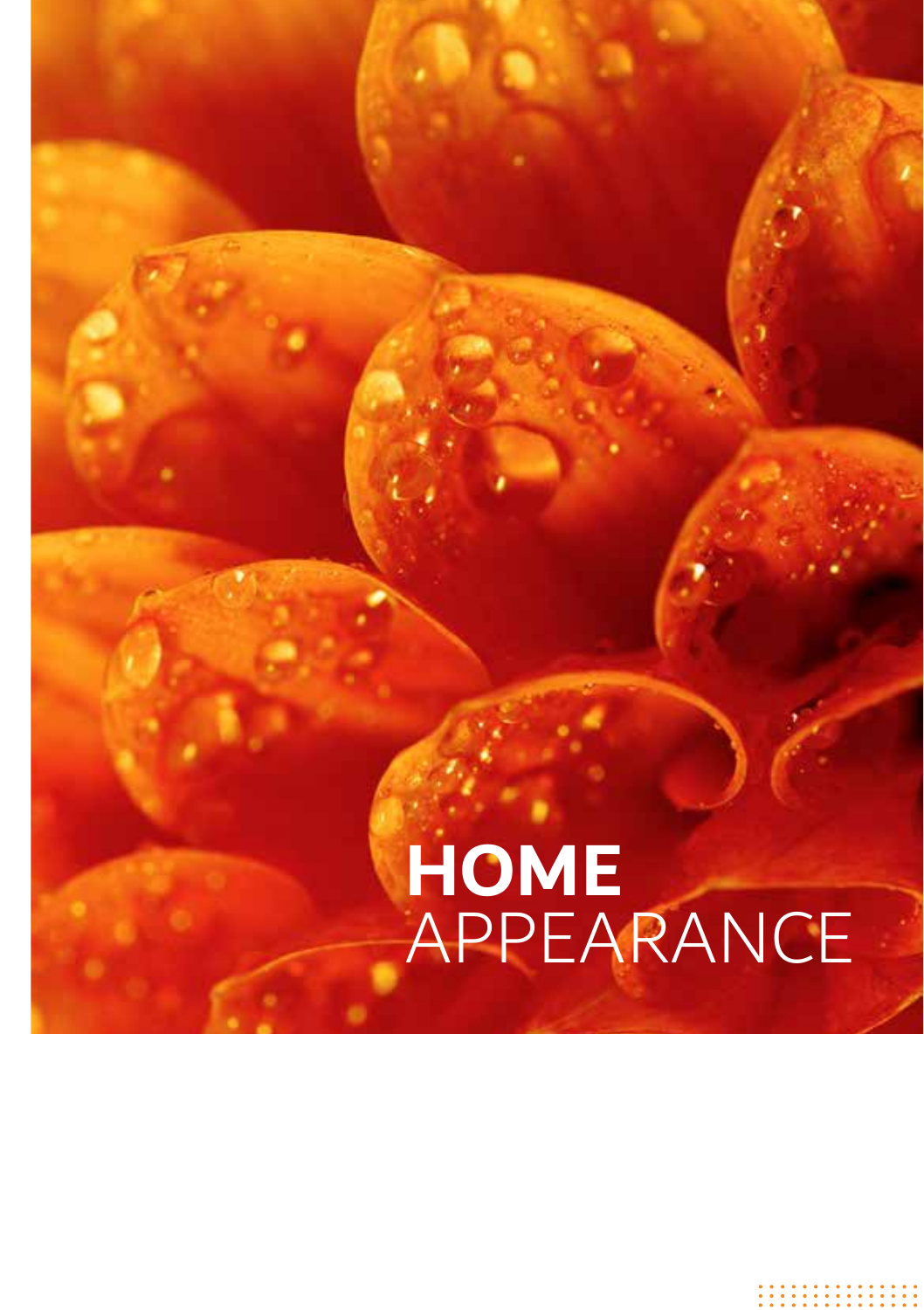

#### Windows

a. Windows are not to be covered by paper, paint, tints, sheets or similar items.

b. Window screens must be maintained in good condition. Damaged screens are to be repaired or replaced by the Resident or Owner.

c. The installation of safety screening at the windows or balconies must be of a translucent material and requires the approval of community management prior to installation.



#### Exterior Attachments

a. Outside television, radio, satellite or similar types of antennas may only be located on the properties if they are not visible from the street, common areas and neighbouring lots and balconies. The cabling for such antennas must be neatly channeled in appropriate conduit or ducting such that they are not visible from the common areas or neighbouring lots and balconies.

b. Nothing may be attached to the exterior of the building or carport (where relevant) without the approval of community management. Such items may include tents, gazebos, pergolas, cloth shades or protective sheeting.



#### Laundry

Hanging of laundry outside on clothes lines, balconies, or other apparatus visible to other residents from the street or the ground level of a neighbouring lot or the external common area is not permitted.



#### Holiday/Celebration Decorative Lighting

#### Temporary holiday or festival lighting is permitted in individual households during Eid and other festive and national holidays.

a. Flashing decorative lights or lighting that creates glare visible from outside the property is not permitted. White color string lights are preferred. Clarification on the appropriateness of decorative lighting will be determined by the Community Manager.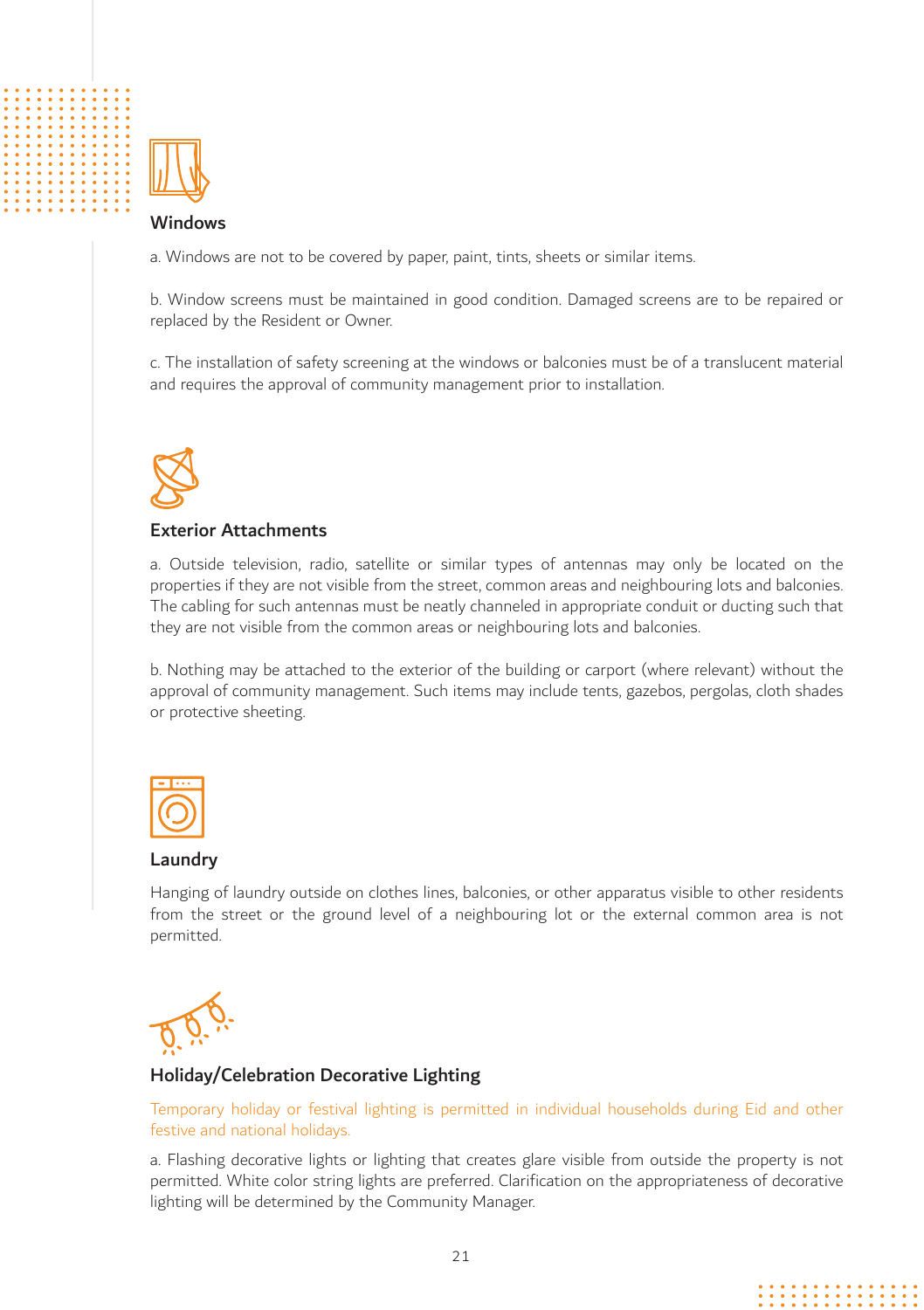b. Permitted decorative lighting for holidays and celebrations may be installed and illuminated ten days before the holiday or celebration and must be removed no later than ten days after the holiday or celebration.

c. Lighting decorations causing complaints from neighbouring residents must be turned off or removed upon request 8.4.5. No private parties/get-togethers are allowed in common areas without the explicit prior approval of the Community Manager.



#### Signage

a. 'For Sale', 'Lease' or Rent' signs: One (1) sign per unit may be posted and placed in the ground, near the garage or near the front door within the Lot subject to specifications as stated below.

- Maximum size of the signage: POCM x 55 CM .
- Maximum height of the sign from ground level: 170CM.
- Maximum height of the sign from compound wall = 120CM, whichever is higher.

b. Commercial signage installed by contractors, such as landscaping, pool, and civil contractors, while working on an individual property, may be displayed for the duration of the civil works and must be removed once the work is completed. The entire period must not exceed four weeks. The design of the signage must meet the specifications stated above and be approved by community management.

c. No sign or advertising device of any character may be erected, maintained or displayed upon any portion of the common areas or in common areas overlooking private properties unless and until the same has been approved by community management and should be of standard approved size and quality.

d. No signs, including banners and flags, are to be placed on balconies, roofs or windows.

e. Any sign that does not adhere to the above standards will be removed from the site at the Resident's or Owner's expense in addition to the issuance of a notice of violation.



#### Patios and Balconies

a. Balconies and patios may not be used for the storage of personal items that are visible to other residents from the street or the ground level of a neighbouring lot.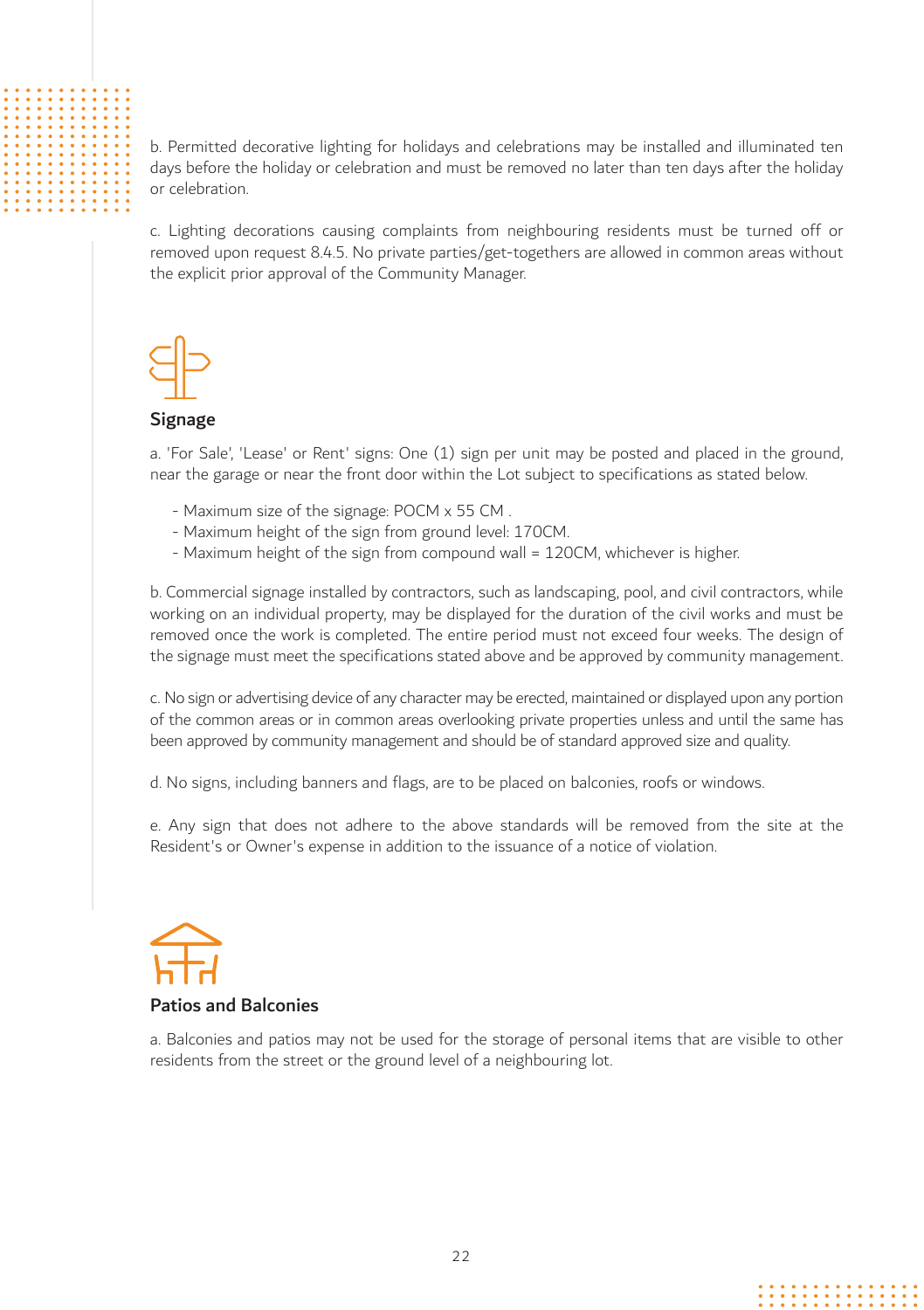b. Rugs, drapes, towels or other articles of clothing shall not be draped or hung on balcony railings, patio walls, from windows or from clothes lines which are visible to other residents from the street or the ground level of a neighbouring lot.

c. No items on the balcony may extend higher than the balcony wall, including personal items. Exceptions may include the following if they are kept in good condition and are aesthetically agreeable: hanging or potted plants, patio tables, umbrellas, wind chimes and bird feeders. Any damage caused to the exterior of the residence caused by the installation of hooks or attachments for the purpose of hanging decorative items is the responsibility of the Owner of the Unit.

d. The storage of any combustible items , such as charcoal lighter or other flammable items, on the patios, balconies, or hot water heater closets are strictly prohibited.

e. No pots or other items shall be placed on top of any wall or railing and each owner/resident shall take reasonable steps to capture water from potted plants placed on a balcony.

f. No owners or residents shall make any improvements to a balcony, entry or patio or similar area unless and until the plans are approved in advance by community management.

#### Home Improvement

a. All requests for construction/alterations or improvements within the Community or Owner's property should be documented. Accordingly, no owner or resident shall build, construct, erect or install any structures or preform major works on their lot without complying with the Architectural Guidelines and regulations set forth by the JGE projects team.

b. Any approval for home improvement should have the no-objection certificate or approval documents displayed prominently at the site during the period of the construction or alteration work and kept on file to validate for future property owners that the alteration was approved by the Owners' Association.



#### Improper Home Maintenance

a. All properties and plots should be maintained in a good state and should not be an eyesore for the Community. Those not maintained appropriately will receive a notice of violation followed by a penalty. In situations where a neighbouring unit or plot is being damaged, or where the community assets are being damaged, the community management team will rectify and the Owner of the Unit/Plot will be liable for the rectification costs.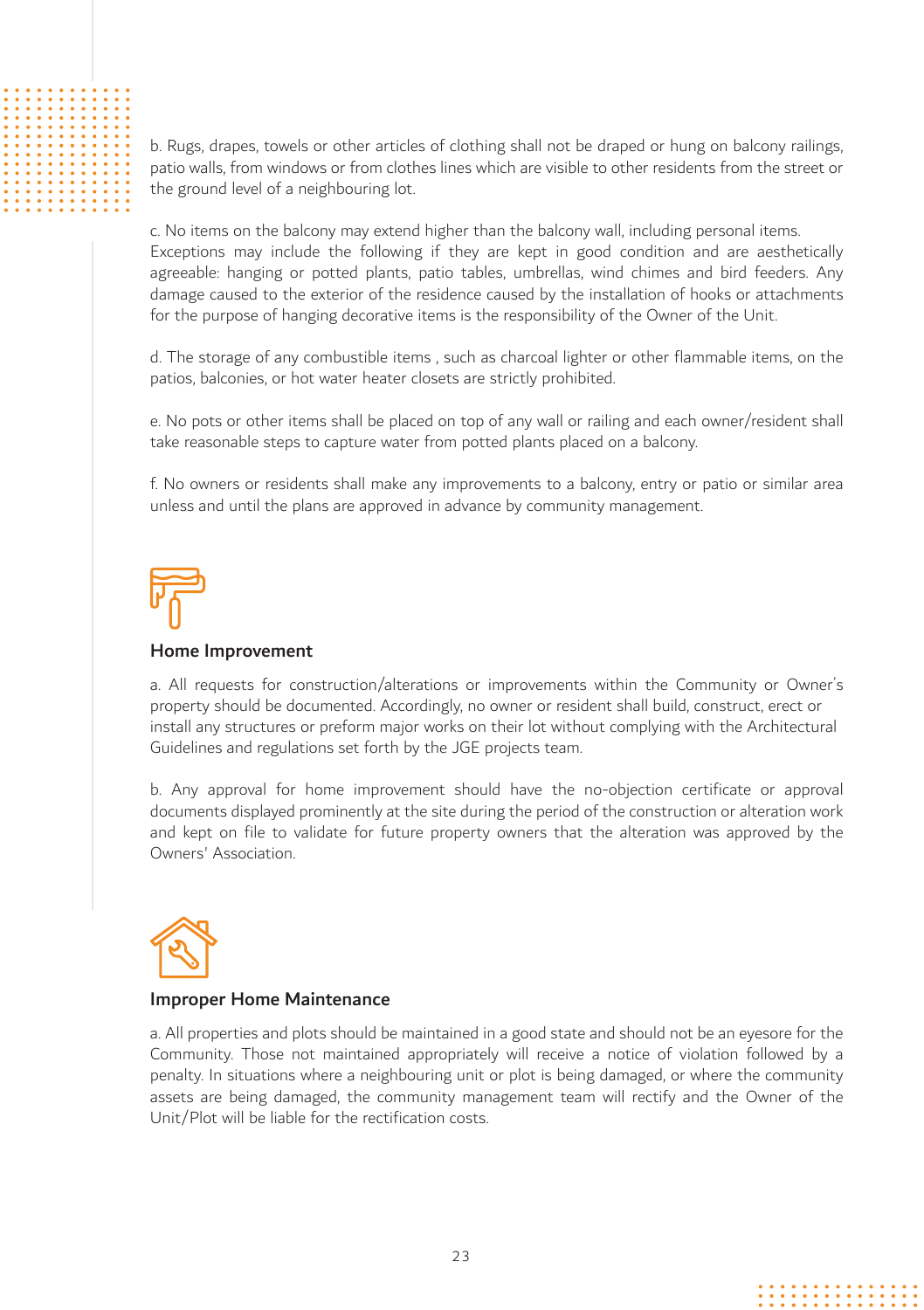# FINE POLICY **VIOLATION**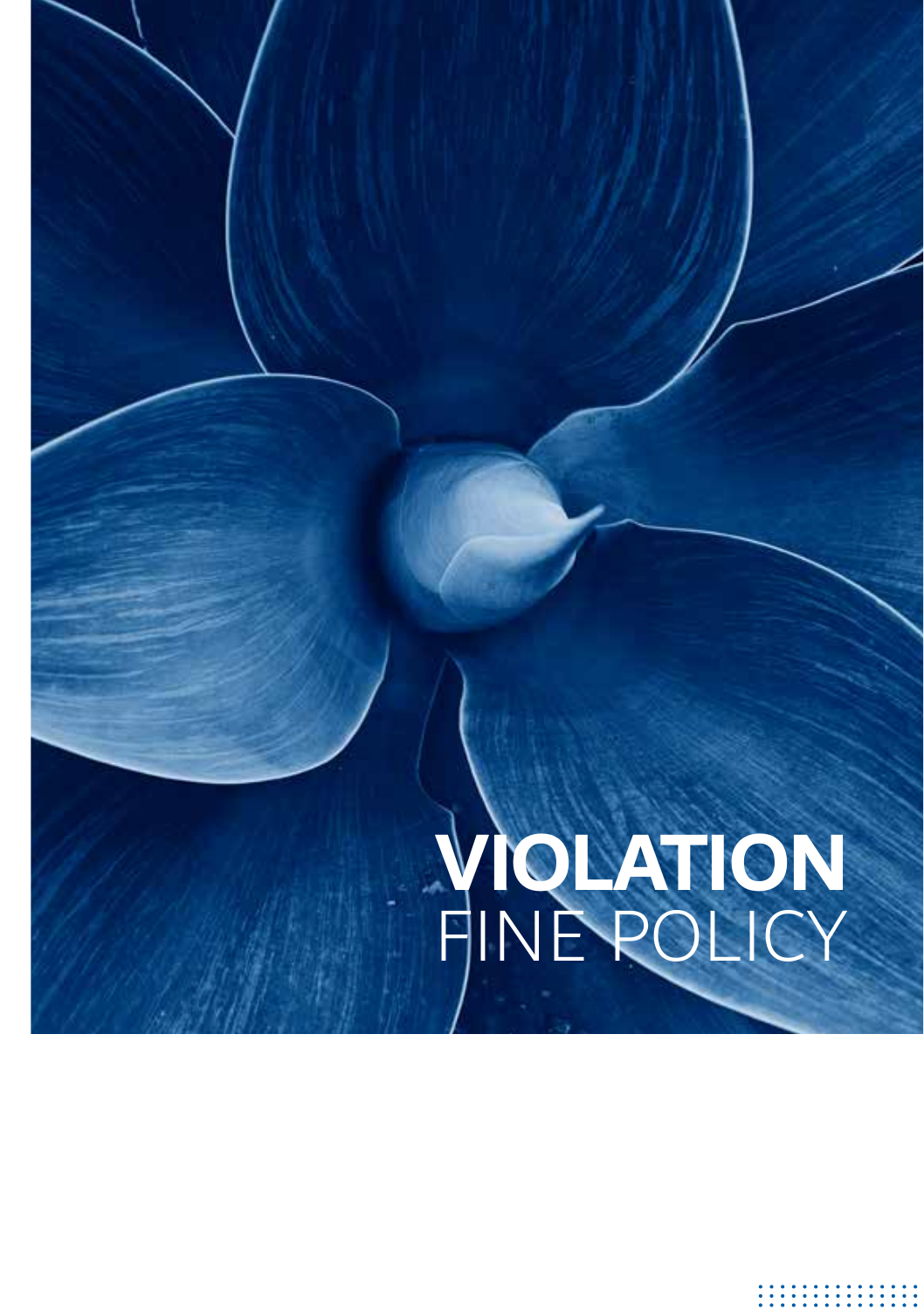

#### Responsibility

a. As stated in the Master Community Declaration and re-confirmed in these Rules and Regulations, each unit owner and single ownership plot owner is responsible for ensuring that all occupierscomply with all the requirements of the Master Community Documents including the Master Community Declaration and these Rules and Regulations.

b. Owners/Occupiers shall be responsible for the acts of their family members, guests, domestic workers, house movers, agents or contractors and have to make good to any damages caused to the common use facilities or any structures and equipment's that belong to the common use facilities to the satisfaction of community management.

c. In the event that a violation/infraction occurs, communication and enforcement procedures will be implemented against the relevant unit owner or plot owner. The Owner may in turn make use of either the governing documents, leasing agreement, DLD Dispute Committee or other internal governing documents to enforce compliance and remedy a violation/infraction.

d. Unit Owners and Plot Owners are responsible to acquaint their members, tenants and guests with the Rules and Regulations of the Master Community and the other master community documents.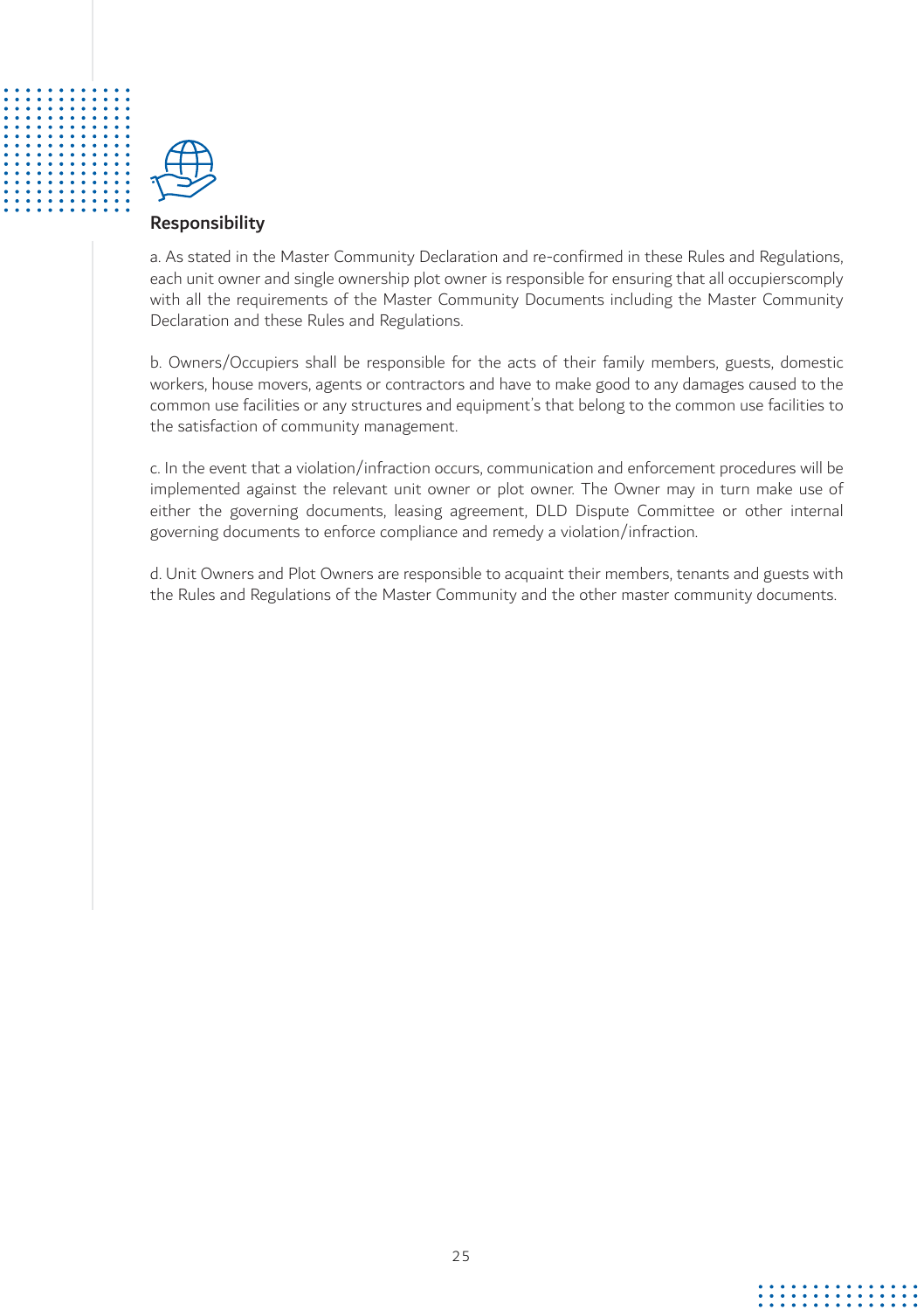# AND ACTION **INSPECTION**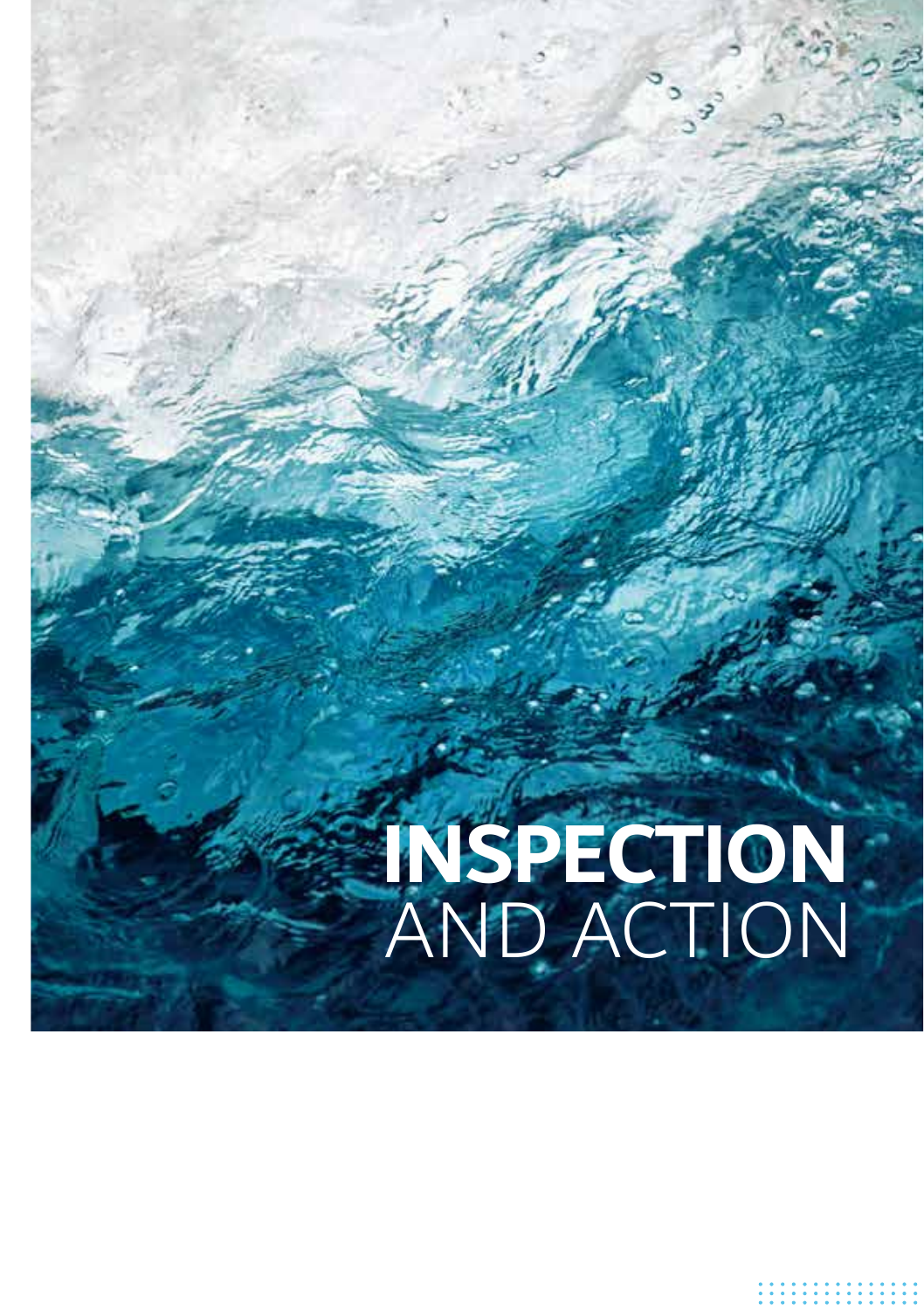

#### Inspection and Action

a. The community management team may also defer monitoring of rules and inspection to the appointed security service provider of the common Use facilities to assist in this regard. In all cases the security service provider will act immediately if a violation/infraction is witnessed taking place and:

- Request the transgressor to remedy the failure, seize the action or leave a restricted area.

- Issue a warning to the transgressor and/or inform the master community management of the violation in order to take the necessary follow-up action.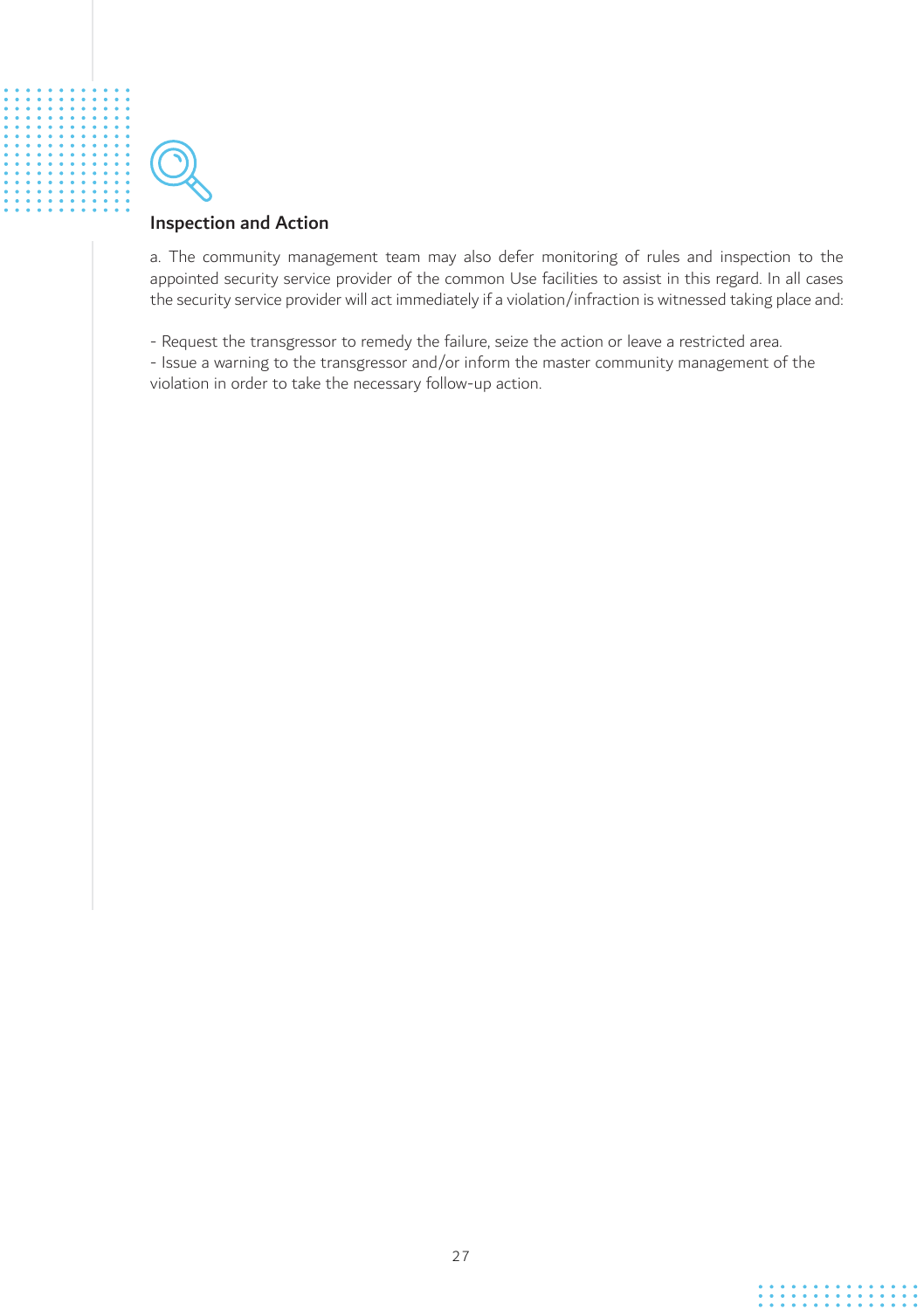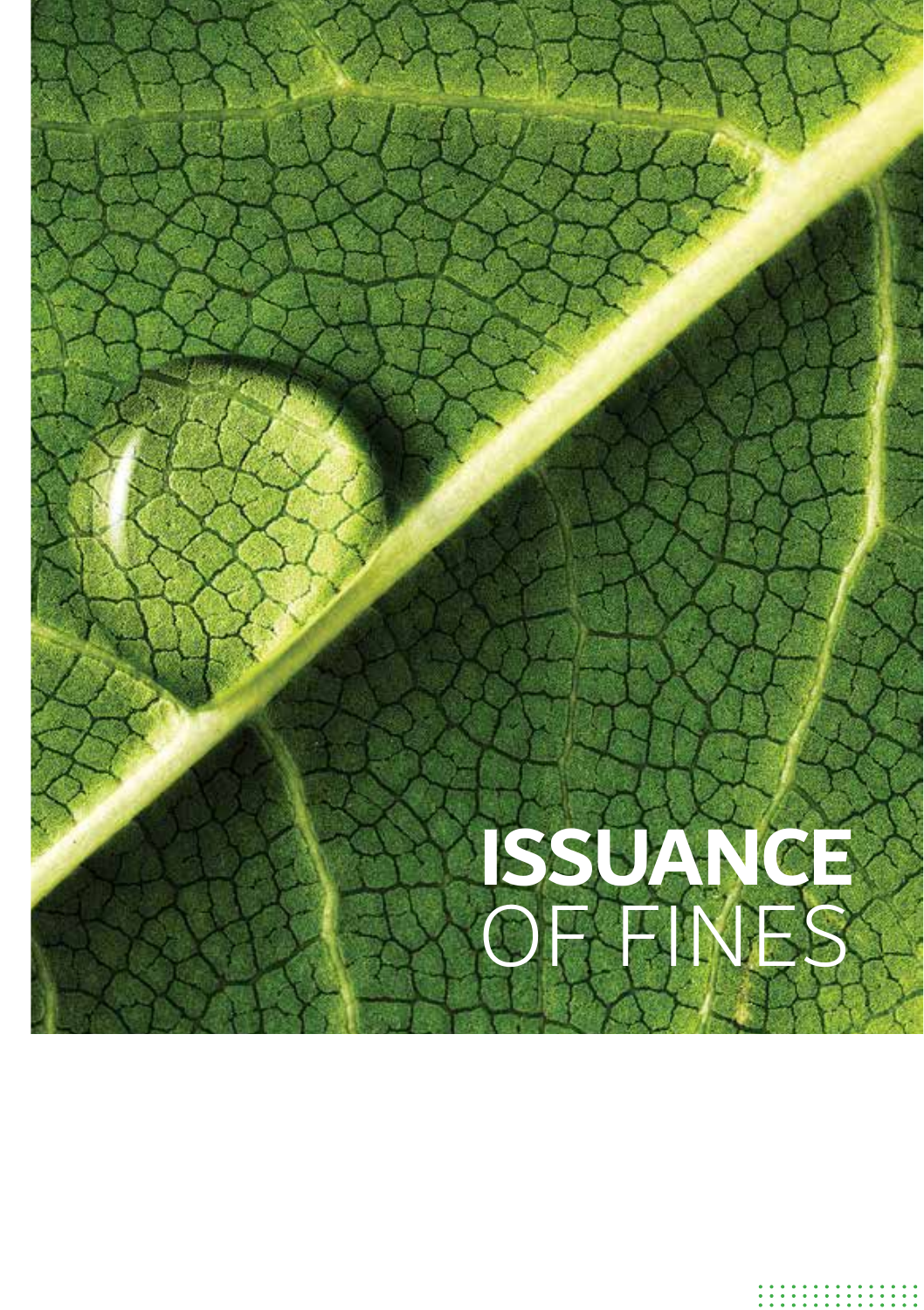

#### Issuance of Fines

a. Fines will precede the issuance of a non-rectified violation notice (warning letter). The notice will inform those in breach to remedy the violation within a stipulated time frame. If not adhered to, the monetary penalty amount will be mentioned and added to the service charge of that property.

b. If a violation is a risk to health and safety or damage to the common use facilities/common property, it may result in an immediate fine and the relevant authorities need to be notified.

c. Unless a specific fine amount is assigned against a violation (in the below 'Fine Schedule'), a standard fine of AED 500 will be imposed for any violation not remedied within the stipulated time frame.

d. Should the violation continue past the time frame stipulated in the violation notice, additional fines may be issued until such time as the violation(s) are remedied.

e. The master developer and/or the community management reserve the right, at any time during the enforcement process, to turn the violation matter over to the Master Developer or the master community management's legal counsel for enforcement via alternative dispute resolution and/or litigation.